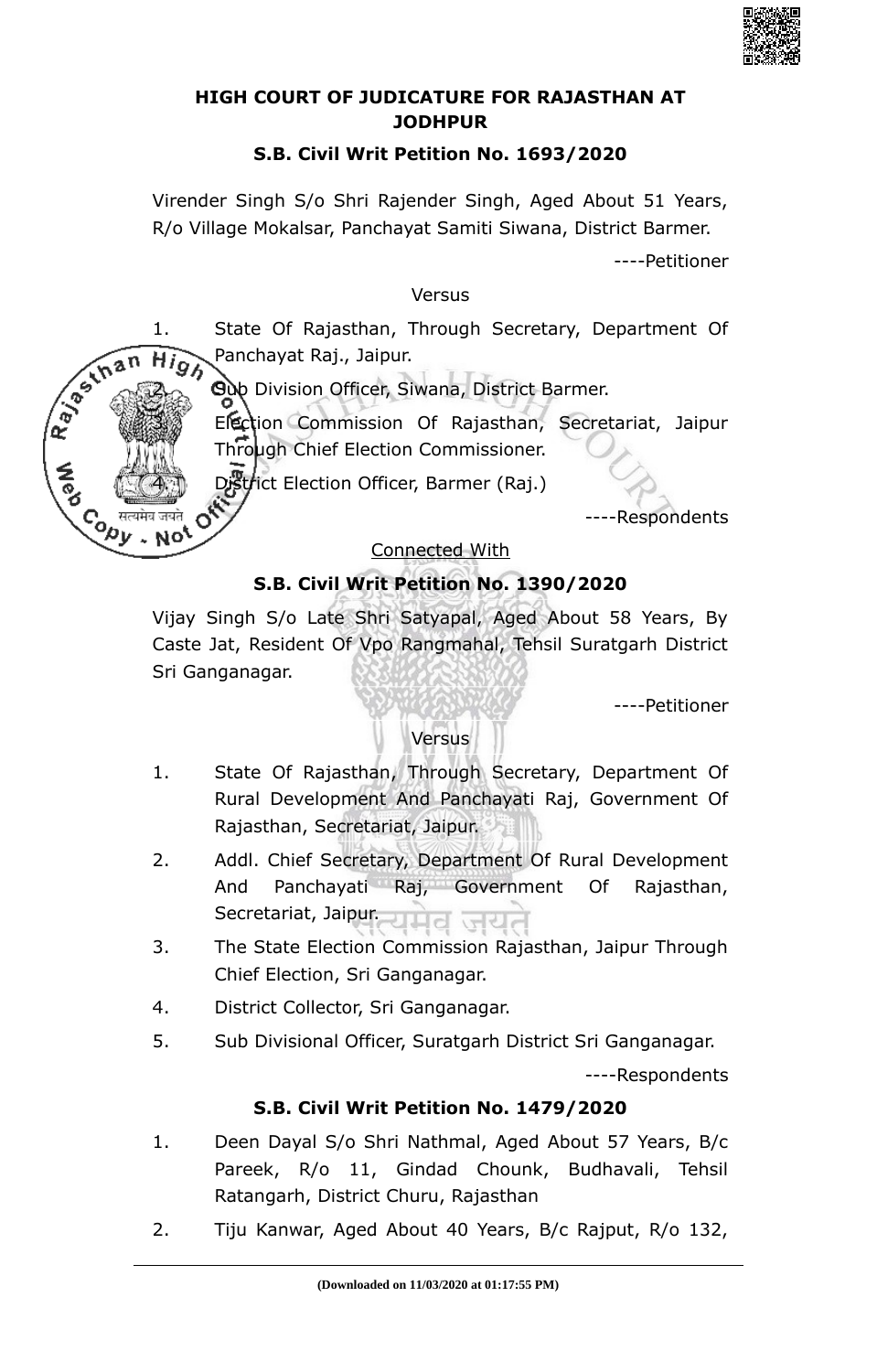Meghaval Basti, Sehla, Tehsil Ratangarh, District Churu, Rajasthan.

----Petitioners

#### Versus

- 1. The Election Commission Of Rajasthan, Secretariat, Jaipur Through Its Chief Election Commissioner.
- 2. The District Election Officer, Churu, Rajasthan.

----Respondents

### **S.B. Civil Writ Petition No. 1694/2020**

Shri Pola Ram Meghwal, Aged About 50 Years, R/o kharlai) Panchayat Samiti Siwana, District Barmer.

**---Petitioner** 

#### Versus

I<sup>THE</sup> OState Of Rajasthan, Through Secretary, Department Of Panchayat Raj., Jaipur.

- 2. Sub Division Officer, Siwana, District Barmer.
- 3. Election Commission Of Rajasthan, Secretariat, Jaipur Through Chief Election Commissioner.
- 4. District Election Officer, Barmer, (Raj.).

**Copy** 

----Respondents

### **S.B. Civil Writ Petition No. 1696/2020**

- 1. Bal Kisan S/o Shri Ghewar Ram, Aged About 29 Years, R/o Village Mavdi, Panchayat Samiti Siwana District Barmer.
- 2. Farukh S/o Shri Deen Mohammad, Aged About 30 Years, R/o House No. 151, Nalapar, Village Mavdi, Panchayat Samiti Siwana, District Barmer.

----Petitioners

#### Versus

- 1. State Of Rajasthan, Through Secretary, Department Of Panchayat Raj., Jaipur.
- 2. Sub Division Officer, Siwana, District Barmer.
- 3. Election Commission Of Rajasthan, Secretariat, Jaipur Through Chief Election Commissioner.
- 4. District Election Officer, Barmer (Raj.)

----Respondents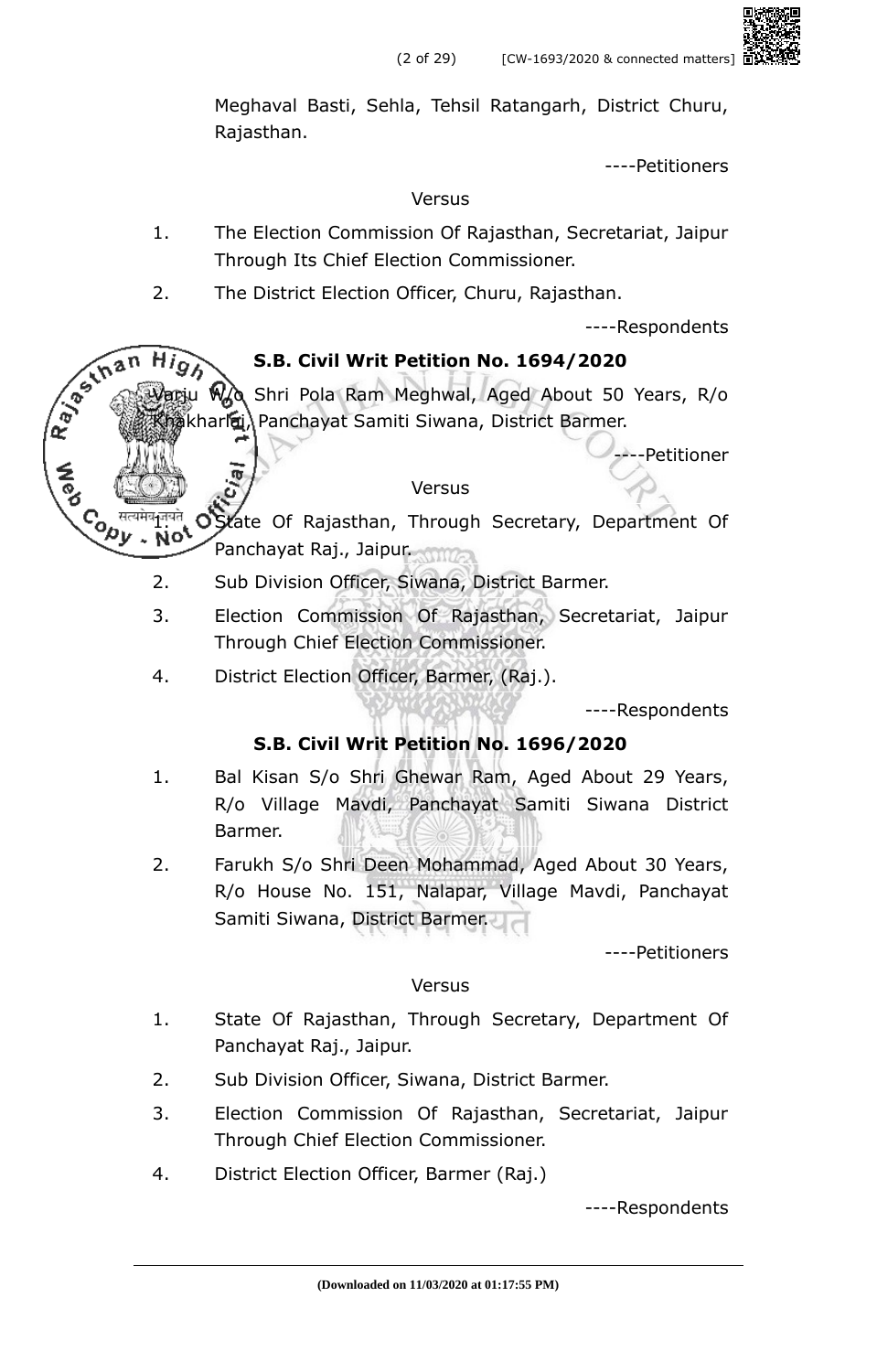### **S.B. Civil Writ Petition No. 1756/2020**

Ashok Kumar S/o Shri Bhura Ram, Aged About 53 Years, R/o Meghwalo Ki Dhani, Hansadesh, Panchayat Samiti Lohawat, District Jodhpur.

----Petitioner

#### **Versus**

1. State Of Rajasthan, Through Secretary, Department Of Panchayat Raj, Jaipur.

 $\widetilde{P}$  Sub Division Officer, Lohawat, District Jodhpur.

3. Election Commission Of Rajasthan, Secretariat, Jaipur Through Chief Election Commissioner.

District Election Officer, Jodhpur (Raj.).

Rayton's

----Respondents

## **S.B. Civil Writ Petition No. 1759/2020**

Contraction Inil S/o Shri Swaroop Lal, Aged About 35 Years, B/c Paliwal, R/o 696-B, Indira Colony, Jaisalmer.

----Petitioner

#### Versus

- 1. State Of Rajasthan, Through Secretary Department Of Rural Development And Panchayat Raj, Government Of Rajasthan, Secretariat Jaipur.
- 2. The State Election Commissioner Rajasthan, Jaipur Through Chief Election Officer, Jaipur.
- 3. District Election Officer, Cum District Collector, Jaisalmer.
- 4. Sub-Divisional Officer, Tehsil Fatehgarh, District Jaisalmer.

----Respondents

## **S.B. Civil Writ Petition No. 1836/2020**

Hawa Kanwar W/o Shri Gopal Singh, Aged About 34 Years, R/o Village Parevar, Jaisalmer, Rajasthan.

----Petitioner

### **Versus**

- 1. State Of Rajasthan, Through Secretary, Department Of Panchayat Raj, Jaipur, Rajasthan.
- 2. Sub Division Officer, Jaisalmer, District Jaisalmer, Rajasthan.
- 3. Election Commission Of Rajasthan, Secretariat, Jaipur Through Chief Election Commissioner.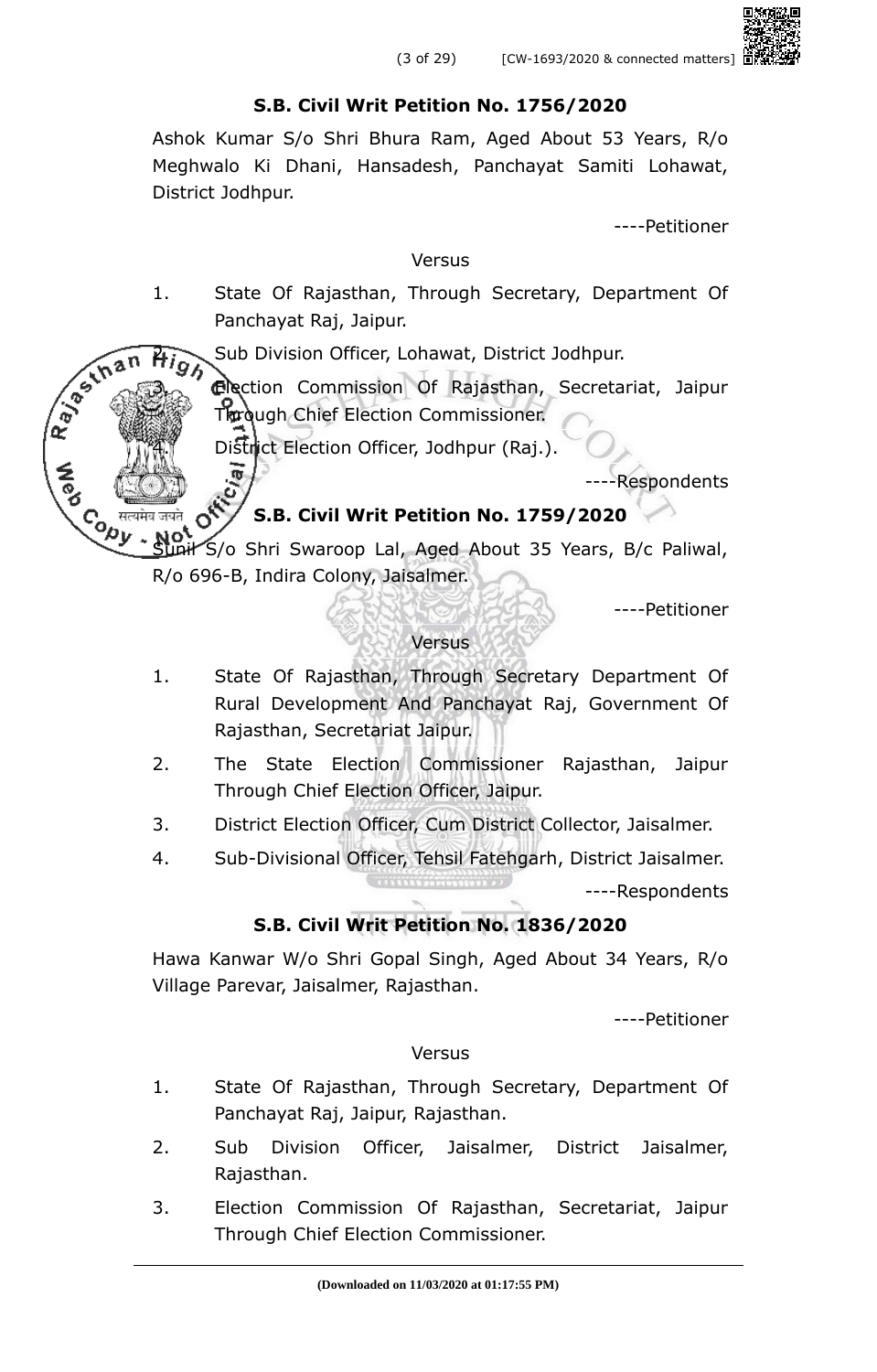4. District Election Officer, Jaisalmer, Rajasthan.

----Respondents

### **S.B. Civil Writ Petition No. 1896/2020**

Chanan Singh S/o Shri Shiv Nath Singh, Aged About 50 Years, Resident Of Ward No. 7, Village Delasar, District Jaisalmer (Raj.).

----Petitioner

#### Versus

Ray of that 1. State Of Rajasthan, Through The Secretary To Panchayati **High** Raj Department, Secretariat, Jaipur (Raj.).

The Sub Divisional Officer, Jaisalmer, District Jaisalmer  $(K_2)$ .

Election Commission Of Rajasthan, Secretariat, Jaipur Through Chief Election Commissioner.

District Election Officer, Jaisalmer (Raj.).

Contre

No.

----Respondents

## **S.B. Civil Writ Petition No. 1915/2020**

- 1. Manju Kanwar W/o Shri Shankar Singh, Aged About 40 Years, R/o Gram Panchayat Nua, Tehsil Ratangarh, District Churu, Rajasthan.
- 2. Guddu Kanwar W/o Shri Bhagirath Singh, Aged About 49 Years, By Caste Rajput, R/o Ghumanda, Gram Panchayat Bachhrara Bada, Tehsil Ratangarh, District Churu, Rajasthan.
- 3. Babita Devi W/o Shri Arun Kumar, Aged About 32 Years, By Caste Brahmin, R/o Gram Panchayat Menasar, Tehsil Ratangarh, District Churu, Rajasthan.
- 4. Sarita Pareek W/o Shri Naresh Kumar, Aged About 36 Years, By Caste Brahmin (Pareek), R/o Ward No. 10, Uttaradabas Gogasar, Tehsil Ratangarh, District Churu, Rajasthan.

----Petitioners

### Versus

- 1. State Of Rajasthan, Through The Secretary, Rural Development And Panchayati Raj, Secretariat, Jaipur, Rajasthan.
- 2. The Election Commission Of Rajasthan, Secretariat, Jaipur Through Its Chief Election Commissioner.
- 3. The District Election Officer, Churu, Rajasthan.

----Respondents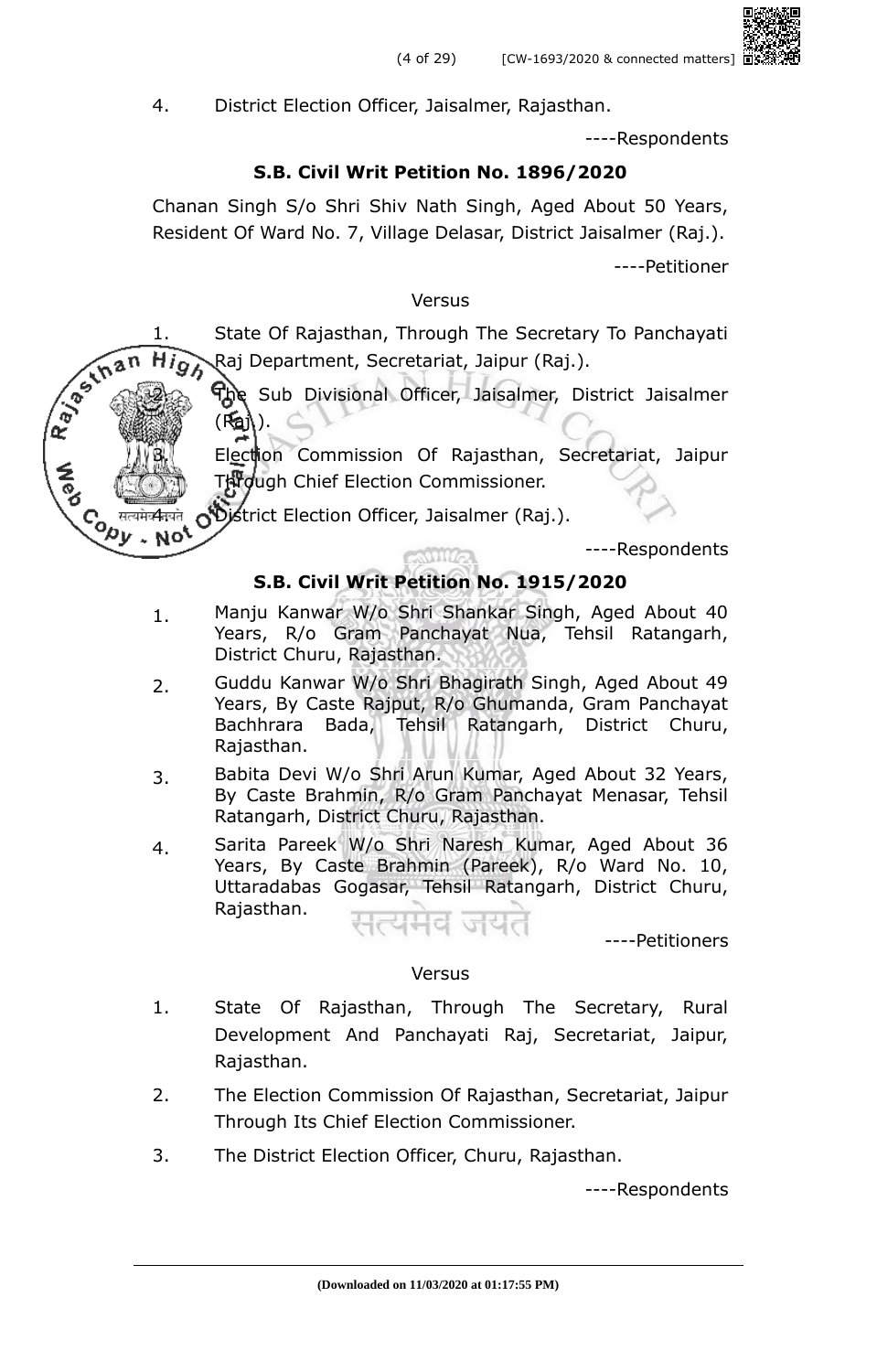## **S.B. Civil Writ Petition No. 1929/2020**

- 1. Vaja Ram S/o Shri Sagta Ram Choudhary, Aged About 68 Years, By Caste Choudhary, R/o Rajeshwarpura, Bichhawari, Sanchore, District Jalore, Rajasthan.
- 2. Kishan Kanwar W/o Shri Narayan Singh, Aged About 62 Years, By Caste Rajput, R/o Udusan, Post Bawarla, Tehsil Sanchore, District Jalore, Rajasthan.

----Petitioners

### Versus

**Atate Of Rajasthan, Through The Secretary, Rural** Development And Panchayati Raj, Secretariat, Jaipur, Rajasthan.

2. The Election Commission Of Rajasthan, Secretariat, Jaipur Through Its Chief Election Commissioner.

7he District Election Officer, Jalore, Rajasthan.

----Respondents

# **S.B. Civil Writ Petition No. 1964/2020**

- 1. Jainjir Singh S/o Shri Lun Singh, Aged About 40 Years, By Caste Rajput, Resident Of Nathato Ka Mohalla, Kawani, Panchayat Samiti And District Bikaner.
- 2. Bhanwar Singh S/o Shri Raghu Nath, Aged About 42 Years, Resident Of Village Kilchu, Panchayat Samiti And District Bikaner.

----Petitioners

## Versus

- 1. The State Election Commission, Government Of Rajasthan, Jaipur Through Its Commissioner.
- 2. State Of Rajasthan, Through Secretary Department Of Panchayati Raj And Urban Development, Government Of Rajasthan, Jaipur.
- 3. District Collector Cum District Election Officer, Bikaner.
- 4. Sub Divisional Magistrate, Bikaner, District Bikaner.

----Respondents

## **S.B. Civil Writ Petition No. 2013/2020**

Surendra Singh S/o Shri Ramkumar Singh, Aged About 50 Years, R/o Mikhala, Changoi, Panchayat Samiti Taranagar, District Churu (Raj.).

----Petitioner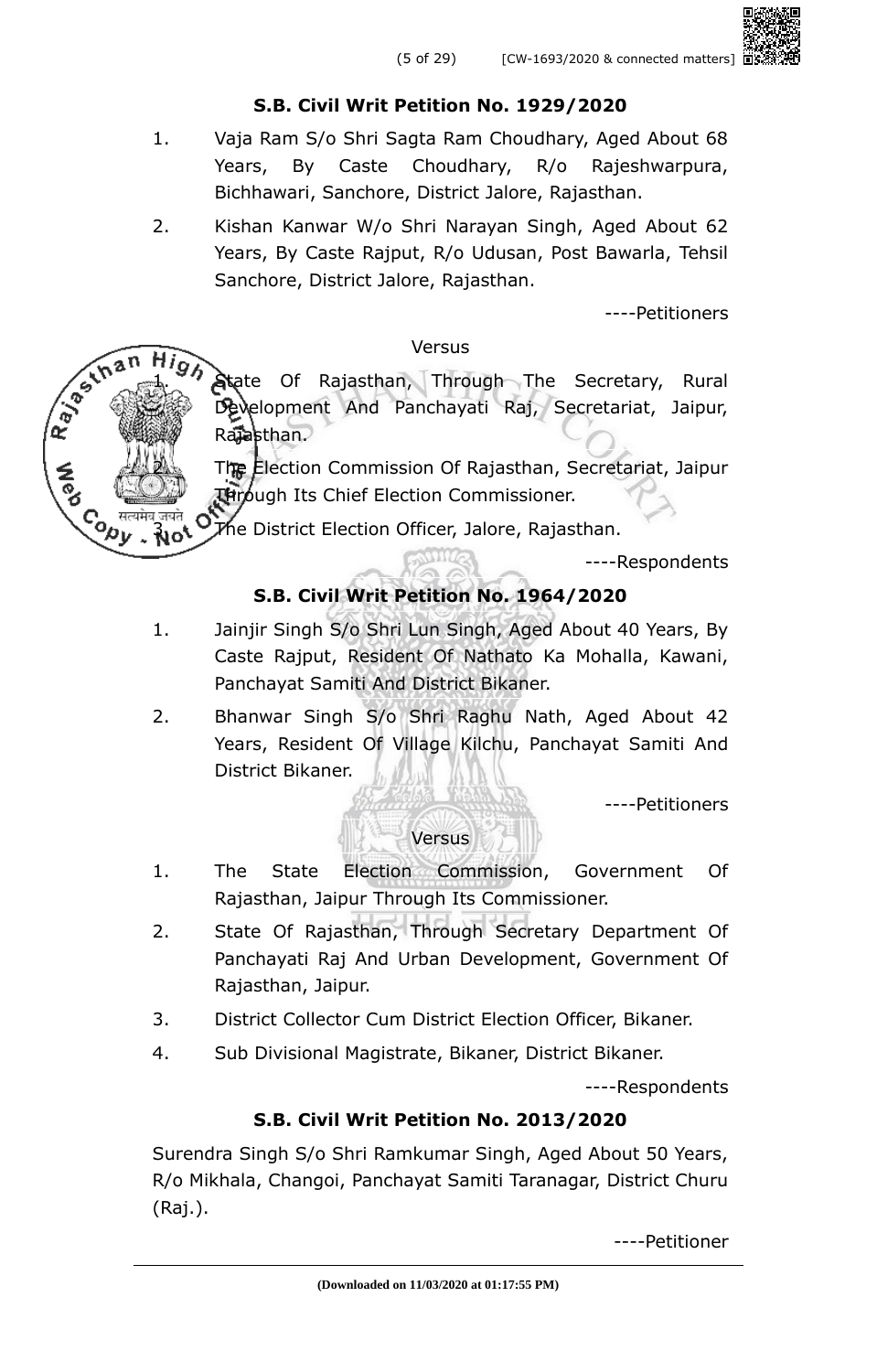### Versus

- 1. State Of Rajasthan, Through Secretary, Department Of Panchayat Raj., Jaipur.
- 2. Sub Division Officer, Taranagar, District Churu.
- 3. Election Commission Of Rajasthan, Secretariat, Jaipur Through Chief Election Commissioner.
- 4. District Election Officer, Churu (Raj.).

----Respondents

## **S.B. Civil Writ Petition No. 2021/2020**

 $High$ ai Sharma W/o Shri Subhash Chandar Sharma, Aged About 30 Years, R/o Ward No. 07, Mohalla Brahmano Ka Dadrewa,  $\hat{P}$ nchayat Samiti Rajgarh, District Churu (Raj.).

-Petitioner

### Versus

- I. Judit Christian State Of Rajasthan, Through Secretary, Department Of Panchayat Raj., Jaipur.
- 2. Sub Division Officer, Taranagar, District Churu.
- 3. Election Commission Of Rajasthan, Secretariat, Jaipur Through Chief Election Commissioner.
- 4. District Election Officer, Churu (Raj.).

**Cody** 

----Respondents

## **S.B. Civil Writ Petition No. 2022/2020**

Subhash Chandra S/o Shri Teja Ram, Aged About 32 Years, R/o Punasa, Panchayat Samiti Bhinmal, District Jalore (Raj.).

----Petitioner

### Versus

- 1. State Of Rajasthan, Through Secretary, Department Of Panchayat Raj., Jaipur.
- 2. Sub Division Officer, Bhinmal, District Jalore.
- 3. Election Commission Of Rajasthan, Secretariat, Jaipur Through Chief Election Commissioner.
- 4. District Election Officer, Jalore (Raj.).

----Respondents

## **S.B. Civil Writ Petition No. 2030/2020**

Narendra Vyas S/o Mohan Lal Vyas, Aged About 45 Years, Bain, Panchayat Samiti Taranagar, District Churu (Raj.).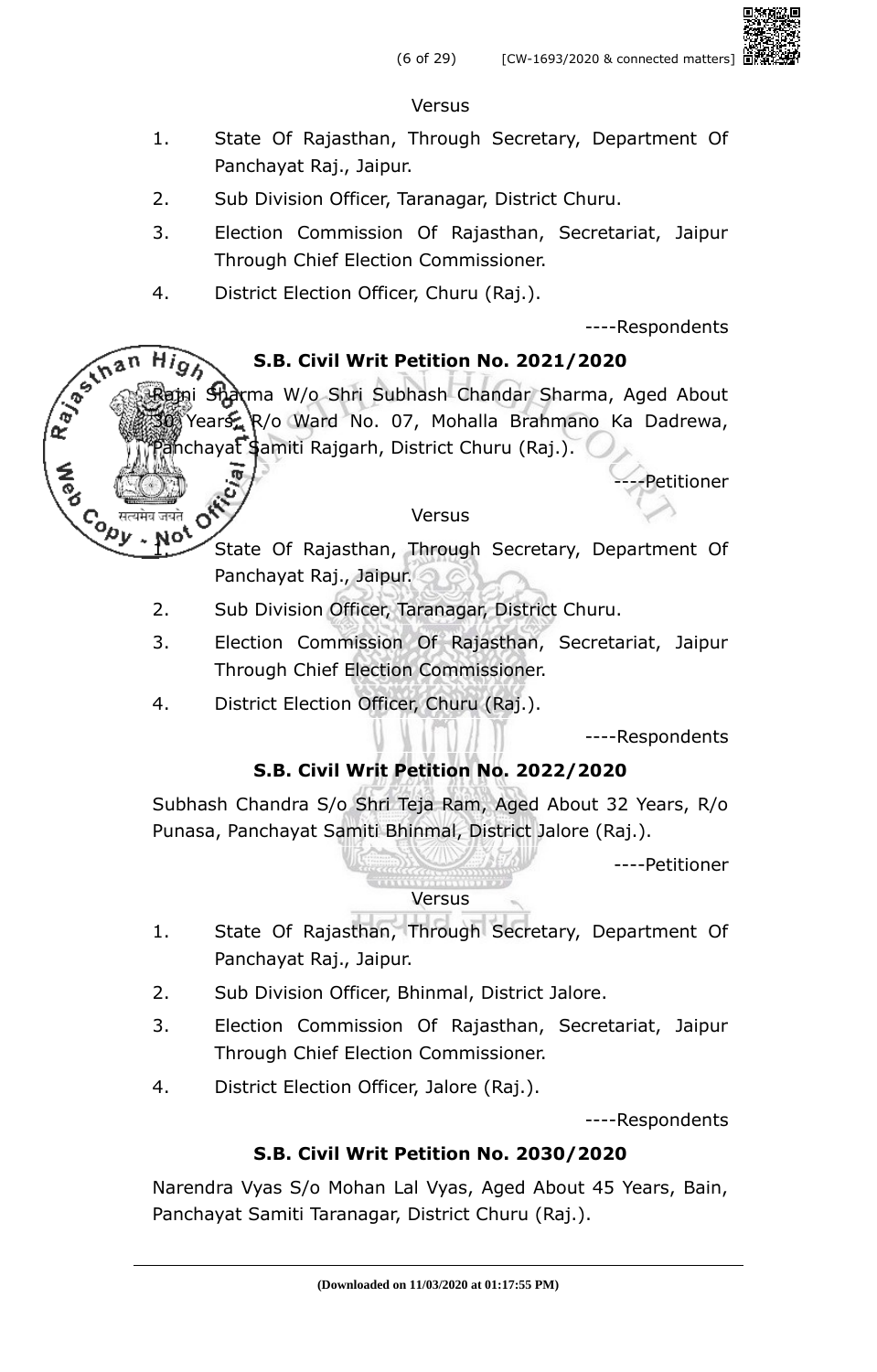----Petitioner

#### **Versus**

- 1. State Of Raj., Through The Secretary, Department Of Panchayati Raj., Jaipur.
- 2. Sub Division Officer, Taranagar, District Churu.
- 3. Election Commission Of Rajasthan, Secretariat, Jaipur Through Chief Election Commissioner.
- 4. District Election Officer, Churu (Raj.)

Rajasthan,

**High** 

No<sup>t</sup>

R. P. S. In a n

Cony

----Respondents

# **S.B. Civil Writ Petition No. 2356/2020**

Kanwar W/o Shri Mahendar Singh Rathore, Aged About Years, R/o Vpo Bhaleri, Tehsil Taranagar, District Churu,

----Petitioner

### Versus

- 1. State Of Rajasthan, Through District Collector Churu, District Churu, Rajasthan.
- 2. The Election Commission Of Rajasthan, Secretariat, Jaipur Through Its Chief Election Commissioner.
- 3. The District Election Officer, Churu, Rajasthan.
- 4. Sub Divisional Officer, Taranagar, District Churu, Rajasthan.

----Respondents

## **S.B. Civil Writ Petition No. 2476/2020**

Shere Kanwar W/o Shri Mishri Singh, Aged About 48 Years, Resident Of Village Sodhakaur, District Jaisalmer (Raj.) सत्यमव जयत

----Petitioner

### Versus

- 1. State Of Rajasthan, Through The Secretary To Panchayati Raj Department, Secretariat, Jaipur (Raj.).
- 2. The Sub Divisional Officer, Jaisalmer, District Jaisalmer (Raj.)
- 3. Election Commission Of Rajasthan, Secretariat, Jaipur Through Chief Election Commissioner
- 4. District Election Officer, Jaisalmer (Raj.)

----Respondents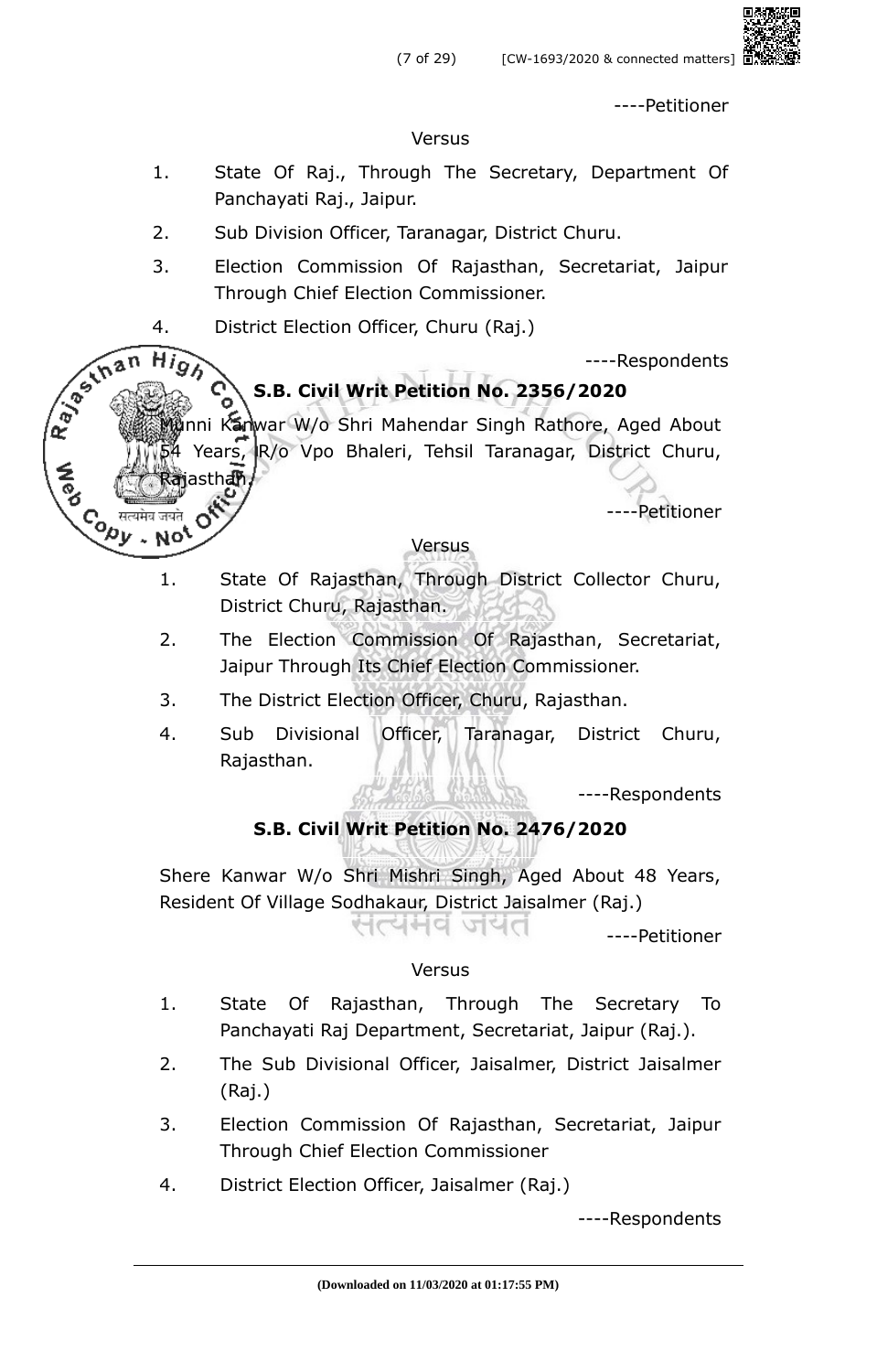For Petitioner(s) : Mr. Moti Singh. Mr. Manish Patel. Mr. R.S.Choudhary. Mr. Jogendra Singh. Mr. Manas Khatri. Mr. Sumer Singh Rathore. Mr. Sajjan Singh Rathore. Mr. H.R.Bishnoi. Mr. B.R.Chahar. Mr. Rajendra Singh. For Respondent(s) : Mr. Sunil Beniwal, AAG. H<sub>igh</sub> Mr. Vikas Balia.

**REPORTABLE**

໌<br>ເຈົ້າ

an

Rayan

**26/02/2020**

**HON'BLE MR. JUSTICE ARUN BHANSALI Order**

These writ petitions have been filed by the petitioners aggrieved against the order dated 9.1.2020 issued by the Election Commission of Rajasthan, order dated 24.1.2020 issued by the Additional Chief Secretary, Rural Development and Panchayati Raj Department and consequential action by the respondents in redrawing the lottery and determination of reservation for holding elections to the Panchayati Raj Institutions. Further direction has been sought to the Election Commission to conduct the elections as per the programme issued by it on 26/12/2019.

The facts, though relate to a short span of time, however, are chequered. The Government of Rajasthan issued a notification for delimitation of panchayat circles on 12/6/2019 and revised guidelines were issued on 19/6/2019. Pursuant thereto, a notification dated 15/11/2019 was issued reconstituting the Gram Panchayats while exercising power under Section 101 of the Rajasthan Panchayati Raj Act, 1994 ('the Act, 1994'). Pursuant thereto, the exercise as envisaged under Rule 4 of the Rajasthan

Hd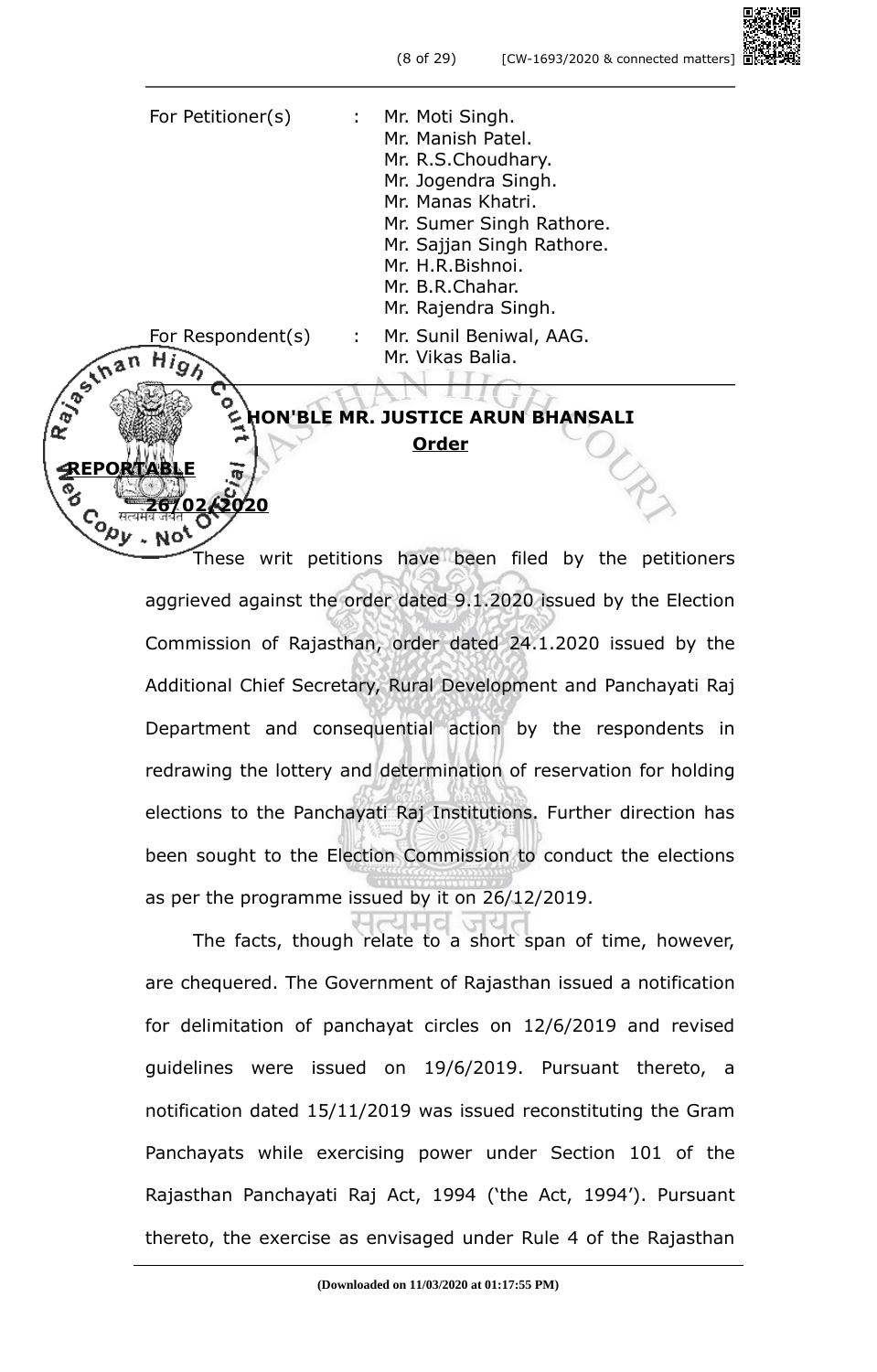Panchayati Raj (Election) Rules, 1994 ('the Rules, 1994') was undertaken, which was followed by the exercise pertaining to reservation of seats for Schedule Castes/Schedule Tribe and Other Backward Classes and Women under Rules 5 and 6 of the Rules, 1994. The Election Commission issued notification dated 26/12/2019 declaring the programme of election of Sarpanch and<br>  $\frac{1}{2}$ <br>  $\frac{1}{2}$ <br>  $\frac{1}{2}$ <br>  $\frac{1}{2}$ <br>  $\frac{1}{2}$ <br>  $\frac{1}{2}$ <br>  $\frac{1}{2}$ <br>  $\frac{1}{2}$ <br>  $\frac{1}{2}$ <br>  $\frac{1}{2}$ <br>  $\frac{1}{2}$ <br>  $\frac{1}{2}$ <br>  $\frac{1}{2}$ <br>  $\frac{1}{2}$ <br>  $\frac$ Panch, whereby, the elections were to be held in three phases and  $\lambda$  1.2020 programme was issued for 4<sup>th</sup> phase. The election process was to be initiated on  $7/1/2020$ ,  $11/1/2020$  and  $1/202$  for first three phases, respectively. At this stage, it ould be relevant to notice that after publication of notification dated 15/16.11.2019 under Section 101 of the Act, 1994, as noticed hereinbefore, further notifications were issued exercising power under Section 101 of the Act on 23.11.2019, 1/2.12.2019 and 12.12.2019. The entire delimitation exercise came to be challenged by filing various writ petitions and by judgment led by *Jai Singh vs. State of Rajasthan & Ors. : D.B.Civil Writ Petition No. 17993/2019* decided on 13/12/2019, the Division Bench quashed and set aside the notifications issued subsequent to the notification dated 15/16.11.2019 except for the notifications which

> Apparently, the exercise was undertaken by the State for drawing lottery for reservation, in terms of the status based on the judgment in the case of Jai Singh (supra) i.e. delimitation of constituencies based on notification dated 15/16.11.2019 only.

were purely rectifying the typographical errors.

**Cody** 

Qua the first phase of elections, public notice under Rule 23 read with Rule 56 of the Rules, 1994 was issued on 7/1/2020 providing that nomination forms could be presented on 8/1/2020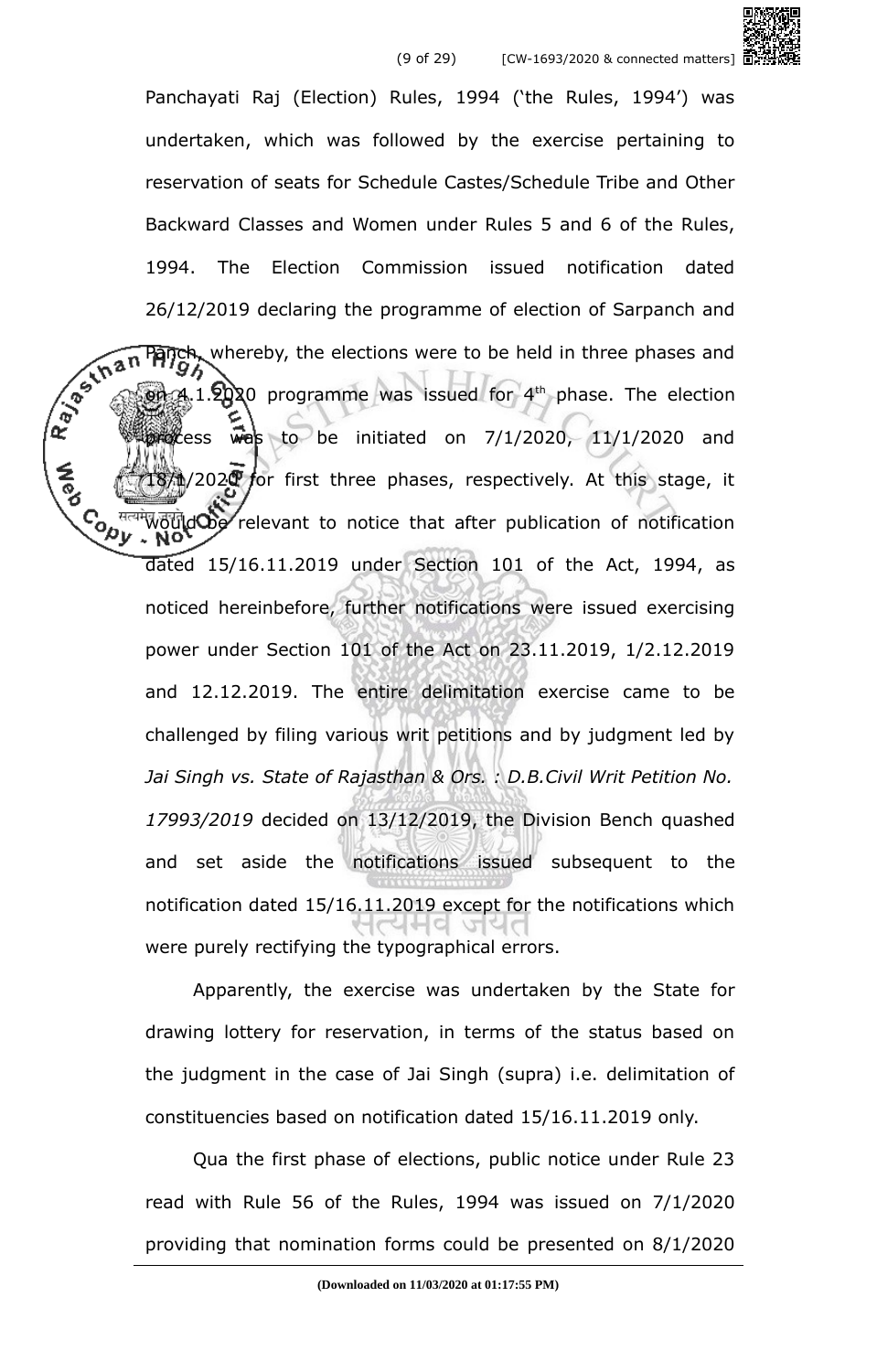

between 10.30 am to 4.30 pm, the nomination forms were to be scrutinized on 9/1/2020 from 10.30 am and the last date for withdrawal of the nomination was 9/1/2010 upto 3.00 pm. The allotment of election symbols and list of contesting candidates was to be issued on 9/1/2020 immediately at the end of time for withdrawal of nomination and polling, if required, was to take<br> $\sqrt{2\pi n}$   $\frac{17}{12020}$  between 8.00 am to 5.00 pm. Pursuant to the<br> $\sqrt{2\pi}$ place on 17/1/2020 between 8.00 am to 5.00 pm. Pursuant to the programme, in all the constituencies, which are subject metter of present writ petitions, the nomination forms were filled  $\frac{1}{200}$  the candidates on 8/1/2020.

However, in a Special Leave Petition filed by the State Co  $\frac{d}{dx}$  and  $\frac{d}{dx}$   $\frac{d}{dx}$  and  $\frac{d}{dx}$  in a Special Leave Peution means,  $\frac{d}{dx}$ ,  $\frac{d}{dx}$ ,  $\frac{d}{dx}$  Government against the judgment in the case of Jai Singh (supra), the Hon'ble Supreme Court on 8/1/2020 stayed the operation of judgment dated 13/12/2019. The Election Commission in midst of election process, on 9/1/2020 noticing the fact of grant of interim order by Hon'ble Supreme Court directed that only in Panchayat Samities indicated in Schedule 'A' the elections be held as per the scheduled programme and for rest of the Panchayat Samities, it was directed that the nomination forms etc. be placed in a sealed cover, the scheduled  $4<sup>th</sup>$  phase of election was stayed, meaning thereby, qua Panchayat Samities which were not indicated in the Schedule 'A', the election process was stayed/suspended.

Subsequent thereto, the Hon'ble Supreme Court in the pending SLP by its order dated 24/1/2020 impleaded Election Commission as party respondent to the petition, noticed the contentions of counsel appearing for the State Election Commission that the elections will be held in accordance with the notifications dated 15/16.11.2019, 23.11.2019, 1/2.12.2019 and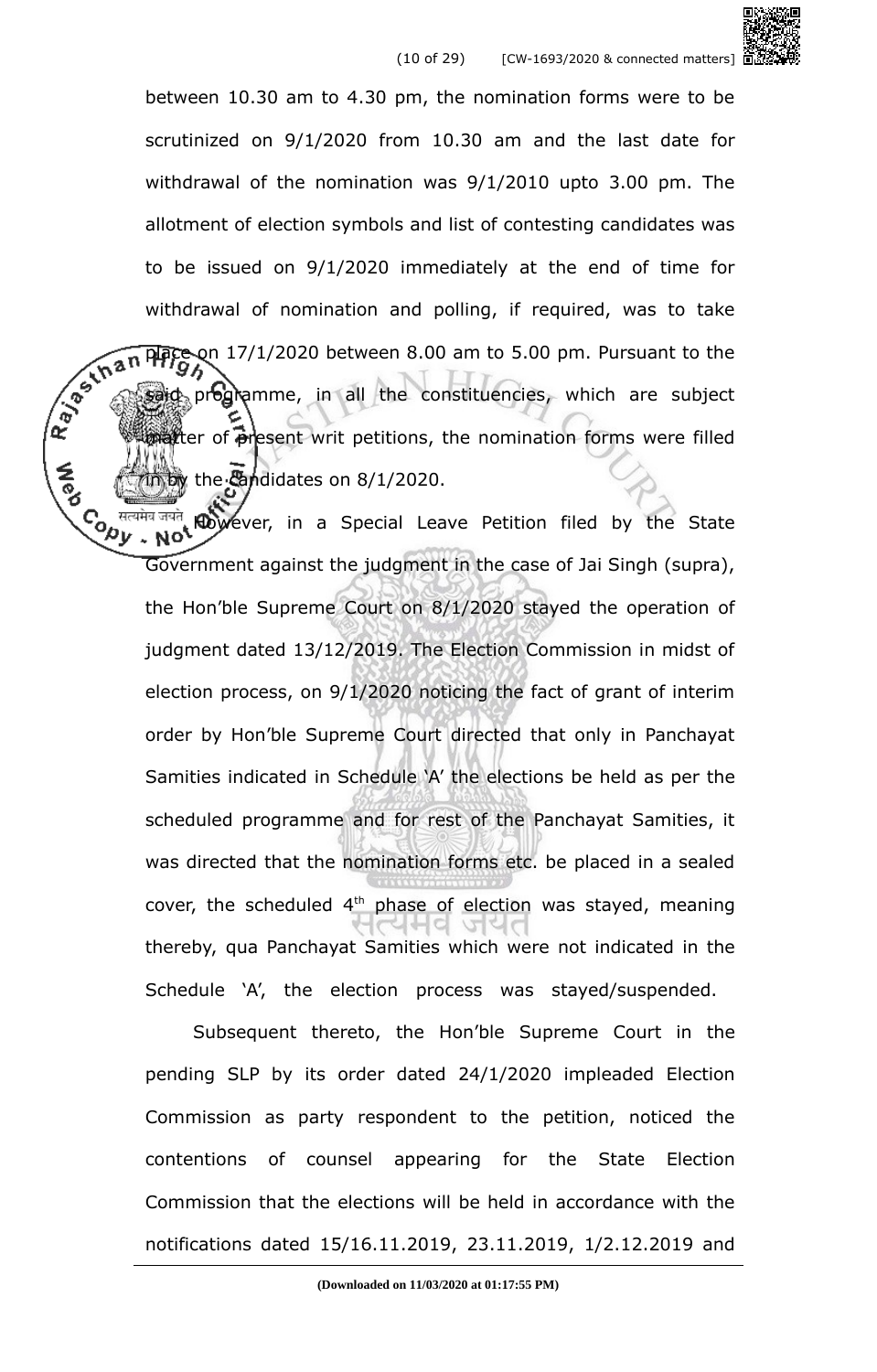12.12.2019 and that the elections will be held according to law in the second half of April, 2020, ordered accordingly.

The same resulted in the State passing an order dated 24.1.2020 noticing the order passed on the same date by Hon'ble Supreme Court and directed the District Collectors and SDOs to take steps for redrawing the lottery for determination of R. Pay Line reservation for the post of Ward Panch, Sarpanch, Member -Panchayat Samiti, Member - Zila Parishad and Pradhan and forward the same to the State Election Commission before 2020. The said order passed by the State was followed by **Cody** another order dated 27/1/2020 issuing further directions for undertaking the reservation process. The Election Commission also issued communication to the Addl. Chief Secretary on 31/1/2020 with reference to the order dated 24/1/2020 passed by the Hon'ble Supreme Court and orders dated 24/1/2020 and  $27/1/2020$  issued by the State to do the needful and supply information by 6/2/2020.

> The action of the respondents Election Commission and the State in issuing order dated 9/1/2020 and 24/1/2020 staying further election process and requiring redraw of lottery for reservation as per the provisions of Rules 5 & 6 of the Rules, 1994 led to filing of petitions being S.B.Civil Writ Petition Nos. 1390/2020 and 1479/2020 by the candidates who were contesting the elections in first phase and the election process was stayed questioning the validity of order dated 9/1/2020 and 24/1/2020.

> By order dated 30/1/2020 passed by this Court, it was directed that if lotteries are drawn by the respondent pursuant to the order dated 24/1/2020, the same shall remain subject to the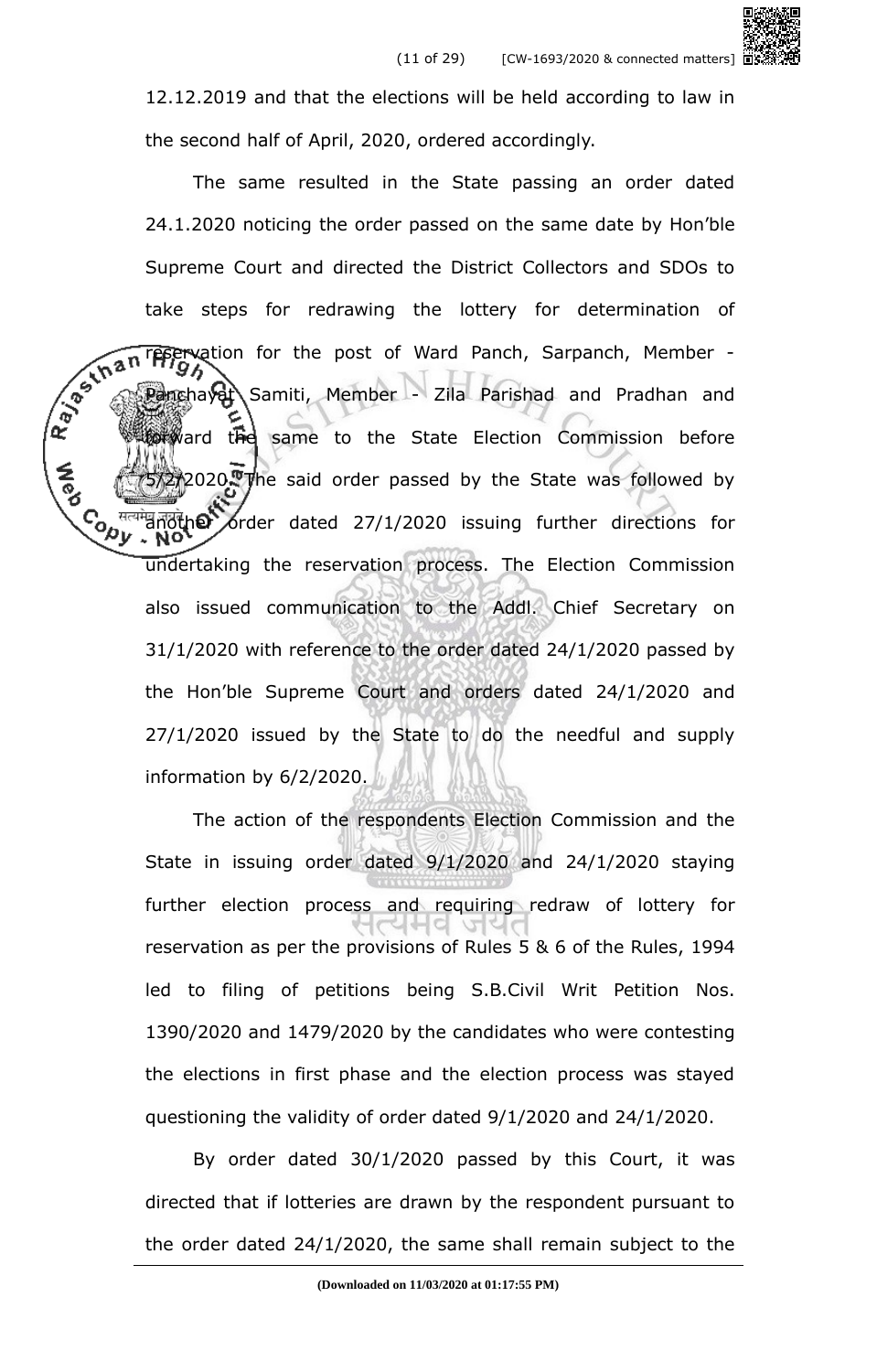

final outcome of the writ petitions and shall not be given effect without prior permission of the Court. The order dated 30/1/2020 was reiterated on 3/2/2020 and further direction was given to the State to examine the action of drawing of the lotteries with respect to its desirability/necessity in the petitions where

challenge was laid.<br>
The Replies to the<br>
The Pendix<br>
The Pendix  $\widetilde{H}$  Replies to the writ petitions were filed and on 4/2/2020 in pending SLP the Hon'ble Supreme Court noticing the contention of learned counsel for the Election Commission that the elections will be held as per the order dated 24/1/2020 in **Covy** accordance with law, confirmed the interim orders dated 8/1/2020 and 24/1/2020 and disposed of the SLP in terms of the said order.

> The redrawing of lottery pursuant to the orders dated 24/1/2020 issued by the State, resulted in earlier position getting changed, whereby, the wards which were either unreserved and/or were reserved for certain other categories, got reserved for some different category, which resulted in filing of the rest of the petitions challenging the action of the respondents in relation to the draw of lottery besides the basic challenge qua the orders dated 9/1/2020 and 24/1/2020 issued by the Election Commission and the State, respectively.

> It is *inter alia* submitted by learned counsel for the petitioners with vehemence that the action of the Election Commission in issuing the order dated 9/1/2020 ordering for stay of further process that also at a stage where the nomination forms had already been filled up, scrutiny had taken place and even the symbols were allotted, is wholly without jurisdiction inasmuch as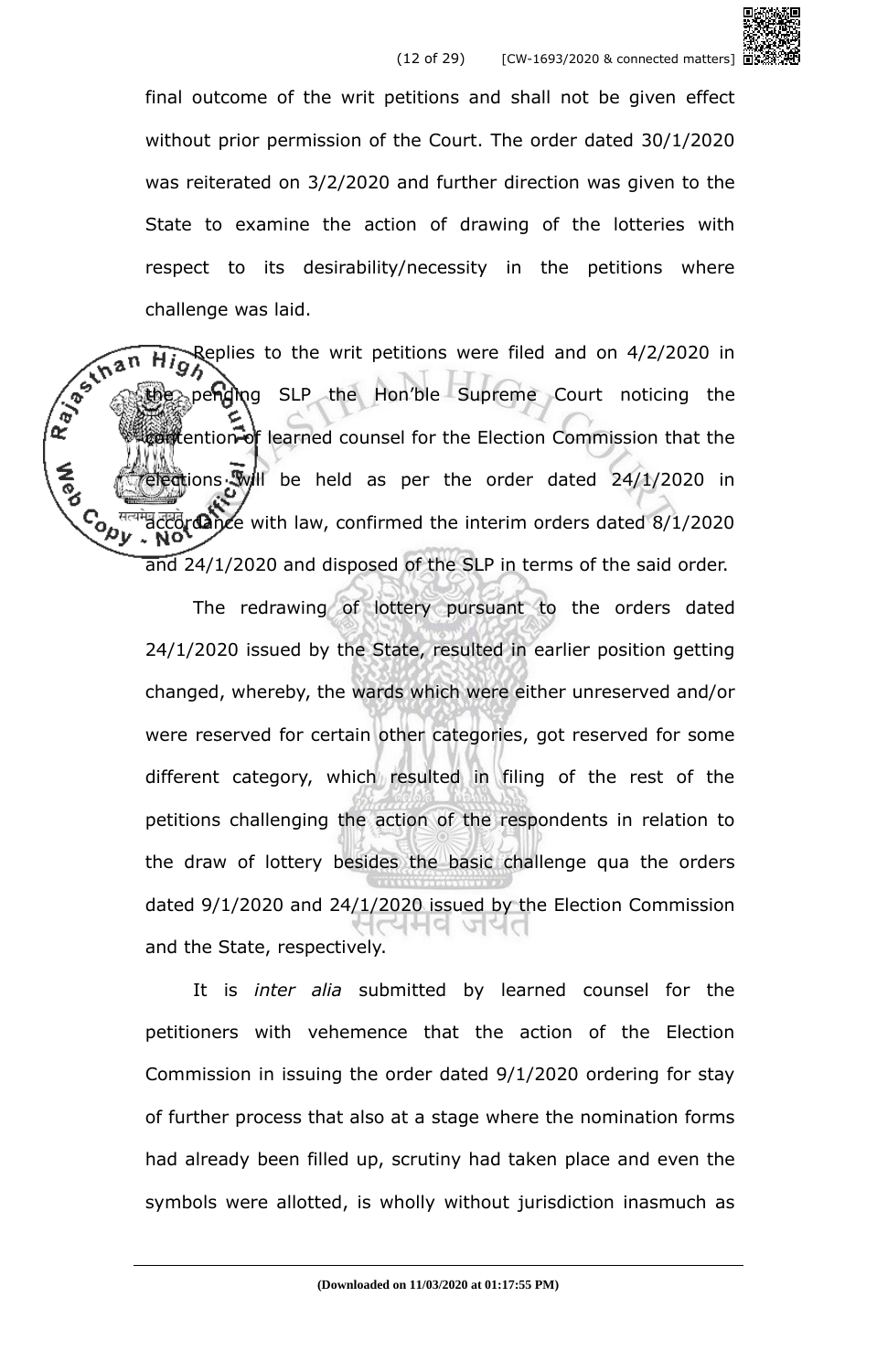

Submissions were made that in S.B.Civil Writ Petition No. 1694/2020 filed by Smt. Varju, a situation has arisen where for Gram Panchayat, Khakharlai, the post of Sarpanch was reserved for SC Women, the petitioner filed her nomination form on Ray of that 8/17/2020 and on 9/1/2020 the Returning Officer published the list valid nomination, wherein, the petitioner was the only candidate and, therefore, she stood elected unopposed, however, on account interjection of the Election Commission, she is being deprived of **Covy** said status.

> Submissions were made that merely because the interim order was granted by Hon'ble Supreme Court on 8/1/2020 in the case of Jai Singh (supra), the same could not have been used by the Election Commission in passing the order in midst of the election process and, therefore, the action is wholly illegal.

> Further submissions were made that the Election Commission only deferred the process by its communication dated 9/1/2020, whereby, it was directed that the nomination forms be placed in sealed covers and, therefore, the action of the State on 24/1/2020 to order for redrawing of the lottery was *ex-facie* incorrect and was essentially overreaching the election process.

> Submissions were made that once the lotteries had already been drawn, election process having been commenced and same having not been quashed/cancelled by the State Election Commission, there was no occasion for the State to issue order for redrawing of the lotteries and, therefore, the action of the State in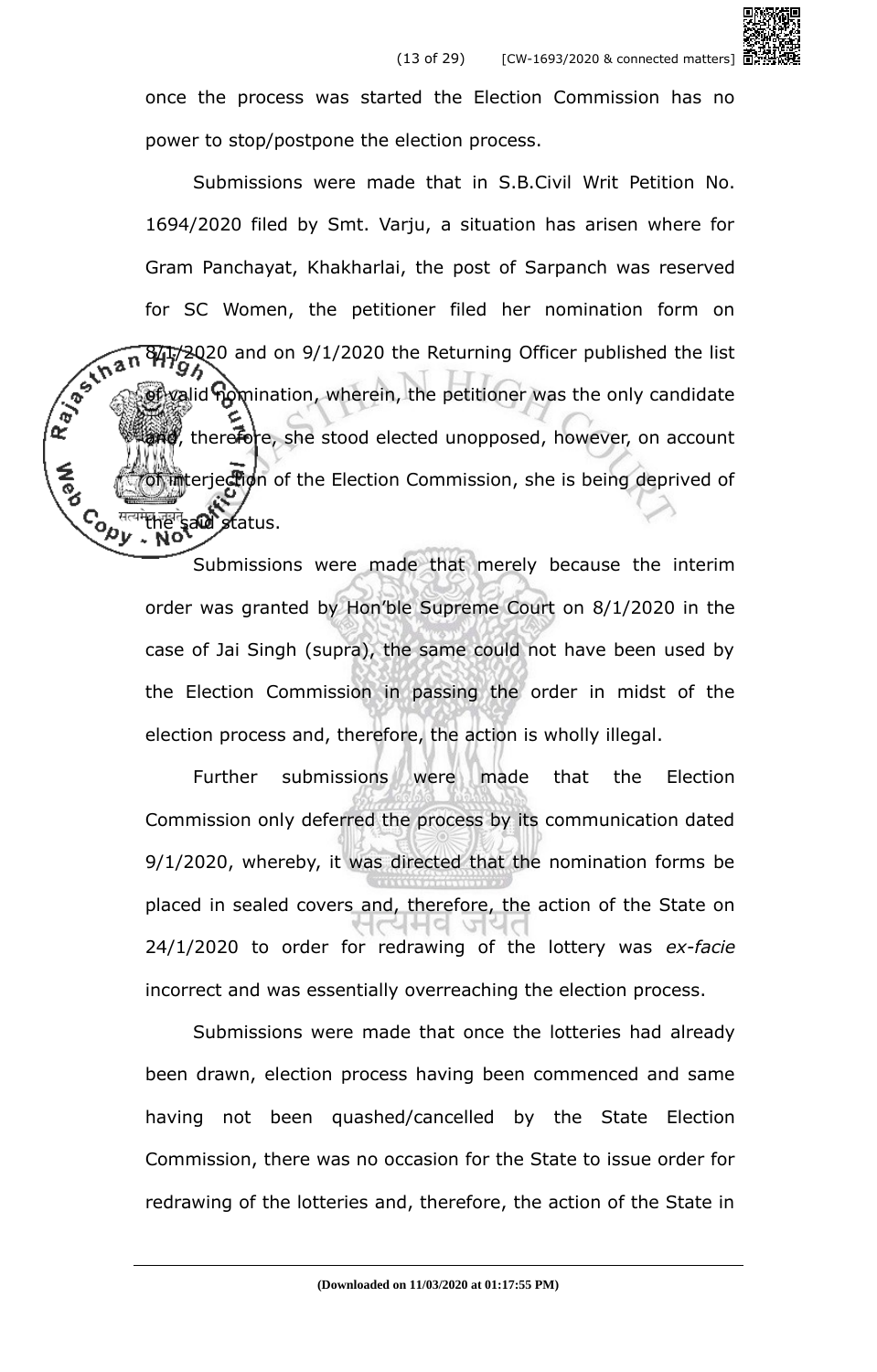this regard is *ex facie* illegal and deserves to be quashed and set aside.

With reference to the provisions of the Act and the Rules, it was submitted that the Election Commission and the State are bound to act only in terms of the said provisions and have no power beyond the said provisions and under the relevant provision Rays In is no provision to de-notify the election and/or stay the ie during the process, as the said power is confined only under **、 48 of the Rules, 1994, which circumstance does not exist in** present/case and, therefore, the action of the respondents in **Cody** regard deserves to be quashed and set aside.

> In the petitions, which have been filed challenging the redrawing of lottery and/or the result of redraw of the lottery, submissions have been made that there was no necessity to redraw the lottery and the action in this regard cannot be sustained.

> Submissions were made that reservation is provided and is to be undertaken in terms of Section 16 of the Act and Rule 7 of the Rules, which have been violated and, therefore, action of the respondents in this regard cannot be sustained. It was alleged that the action of redrawing the lottery was left to the mercy of respective SDOs, who have acted in a most arbitrary, discriminatory and malafide manner in applying the process of redraw of lottery.

> Submissions were made that pick and chose policy in this regard was adopted and, therefore, the action of the respondents in this regard deserves to be quashed and set aside.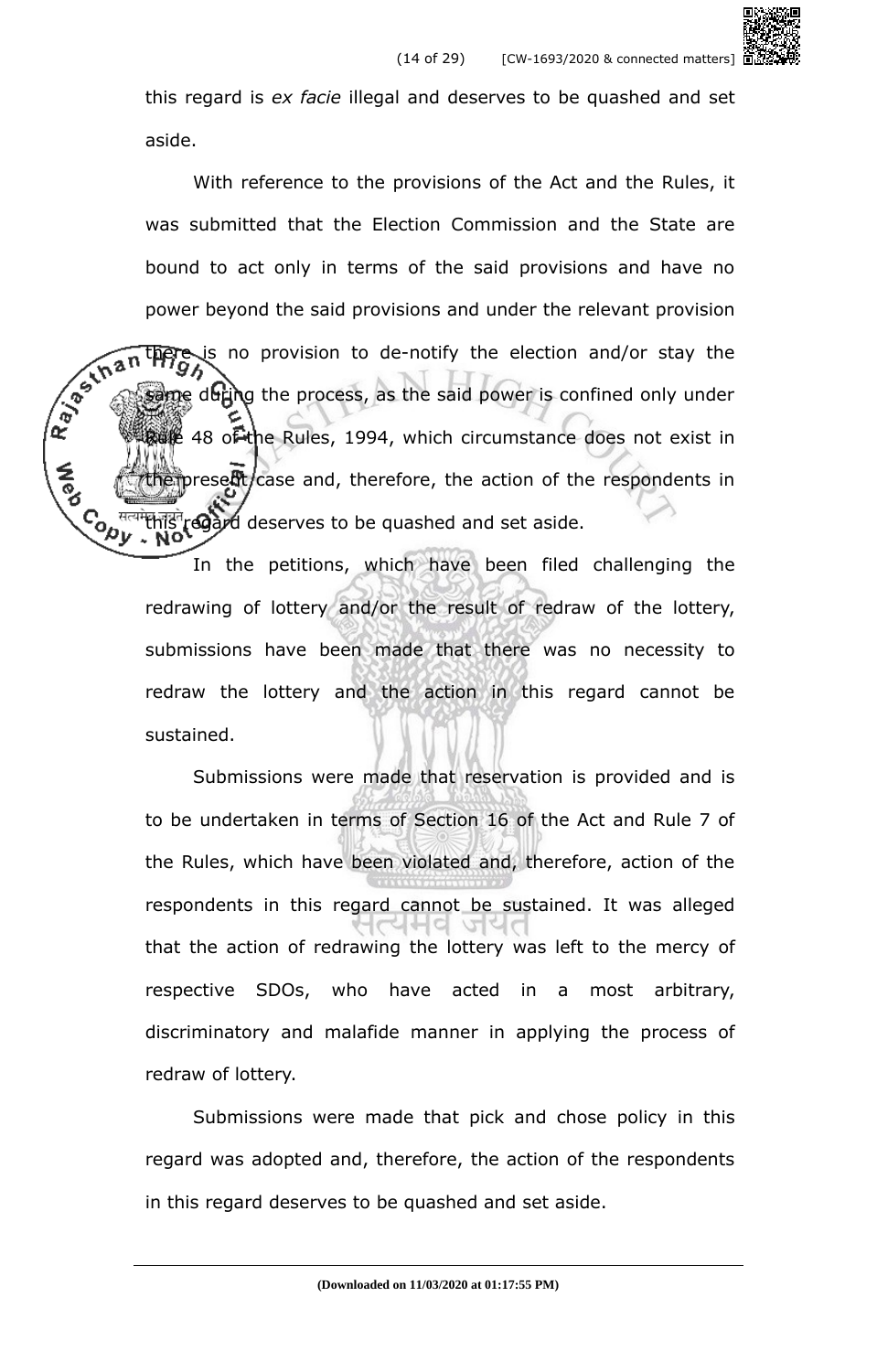It was submitted that in S.B.Civil Writ Petition No. 1756/2020 filed by Ashok Kumar, with reference to Annex.10, that though for Panchayat Samiti, Dechu directions were to draw lottery for the post of Sarpanch and for Panchayat Samiti, Lohawat it was directed that same be drawn for the Ward Panch, factually arbitrariness on the part of respondents.

the same was done vice versa, which clearly reflects the  $\frac{1}{2}$  or  $\frac{1}{2}$  in the part of respondents. In few petitions with reference to certain stray examples, submissions were made that either redraw of lottery was not **A**<br>Po equired and/or the same was not drawn appropriately.

Contre<sup> Reliance was placed on the judgments in *West Bengal*<br>
West *Reliance* was placed on the judgments in *West Bengal*</sup> *Election Commission vs. Communist Party (Marxist) : AIR 2018 SC 3964*, *Sudhir Laxman Hendre vs. Shripat Amrit Dange & Ors.: AIR 1960 Bombay 249*, *Udai Khanderao Pawar & Anr. Vs. State Election Commission : Writ Petition No. 5386/2006 decided by Bombay High Court on 3/10/2006*, *Ramesh Dutta vs. State Election Commission : WP (C) No. 1331/2007 decided on 6/3/2007 by Delhi High Court*.

Learned counsel for the respondent Election Commission made submissions seeking to justify its action in staying the election process qua the Panchayat Samities, which were affected by the interim order granted by Hon'ble Supreme Court. Submissions were made that the election process pursuant to the notification dated 26/12/2019 was being conducted based on the resultant position after the Division Bench judgment in the case of Jai Singh (supra) dated 13/12/2019 and once the said order was stayed by Hon'ble Supreme Court on 8/1/2020, in the Panchayat Samities, which were affected by the notifications issued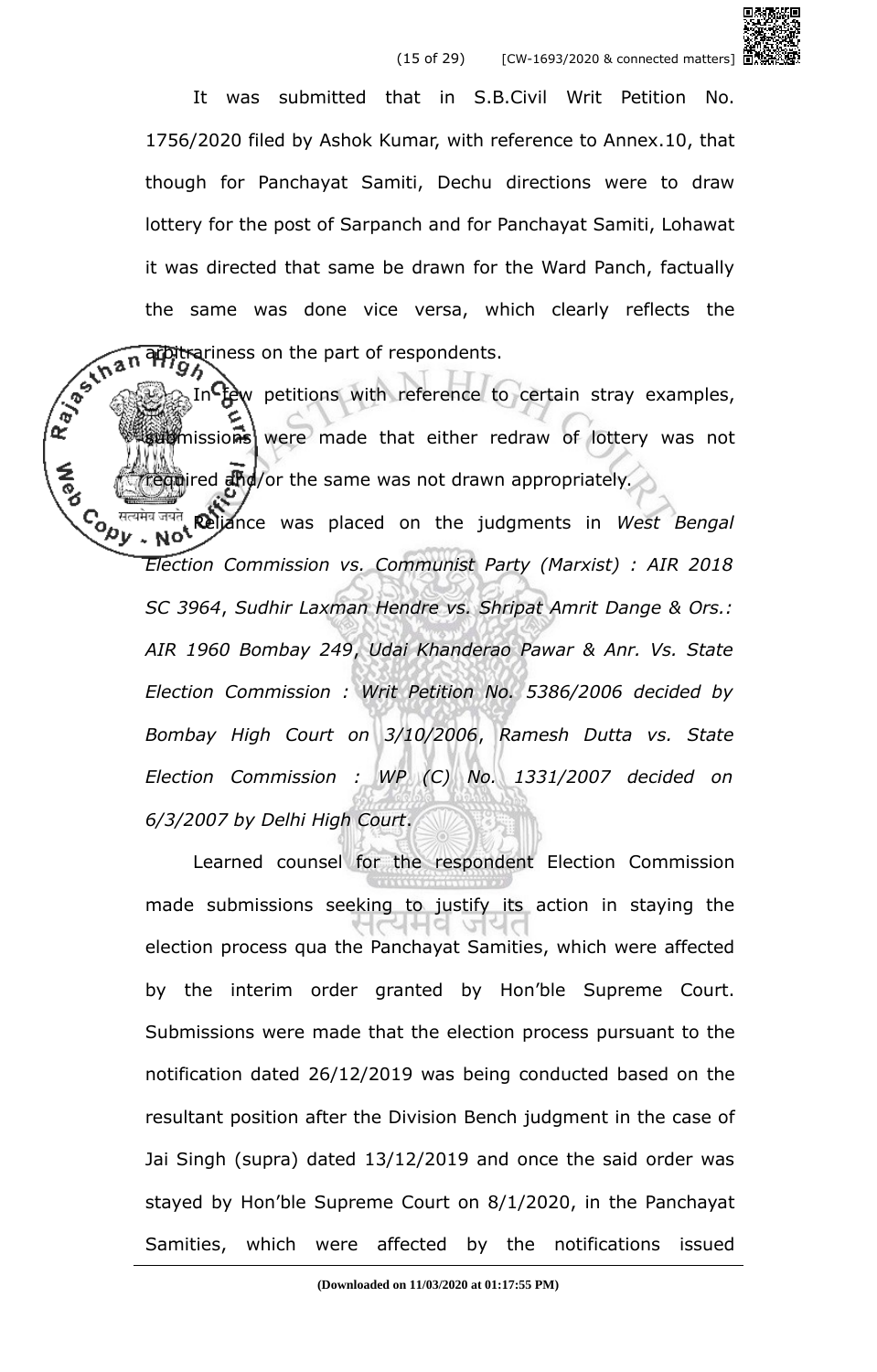

subsequent to 15/16.11.2019, to hold elections as per the provisions of the Act and Rules in the changed circumstances, it was necessary to postpone/defer the election process. It was submitted that in all 1119 Gram Panchayats from out of phase one were affected on account of delimitation subsequent to the **Commission had no option but to defer the elections.** 

notification dated 15/16.11.2019 and, therefore, the Election<br>  $\sqrt{2\pi}$ <br>
Fund the submissions were made that the elections. Further submissions were made that the powers of Election commission under Article 324 are plenary in nature inasmuch as it **A**ed to act as per the circumstances, which present themselves Contra and as on account of passing of the judgment in the case of Jai Singh (supra) and its subsequent stay by Hon'ble Supreme Court, it was thought appropriate and necessary by the Election Commission, for conducting free and fair elections in accordance with the provisions of the Act and Rules, to defer the same, which action is not open to challenge and/or cannot be questioned as illegal and/or arbitrary.

> Further submissions were made that though the order dated 24/1/2020 issued by the State after the order passed by the Hon'ble Supreme Court was issued without consultation/ concurrence of the Election Commission, the same is also justified inasmuch as the said exercise of redraw of lottery would clarify the position in relation to Gram Panchayats, which would be affected by the redraw of lottery so as to save the process which is already undertaken qua the unaffected Gram Panchayats. It was submitted that though on account of the interim order granted by this Court, no further action has been taken, however, as per the data supplied, out of 1119 Gram Panchayats, where the further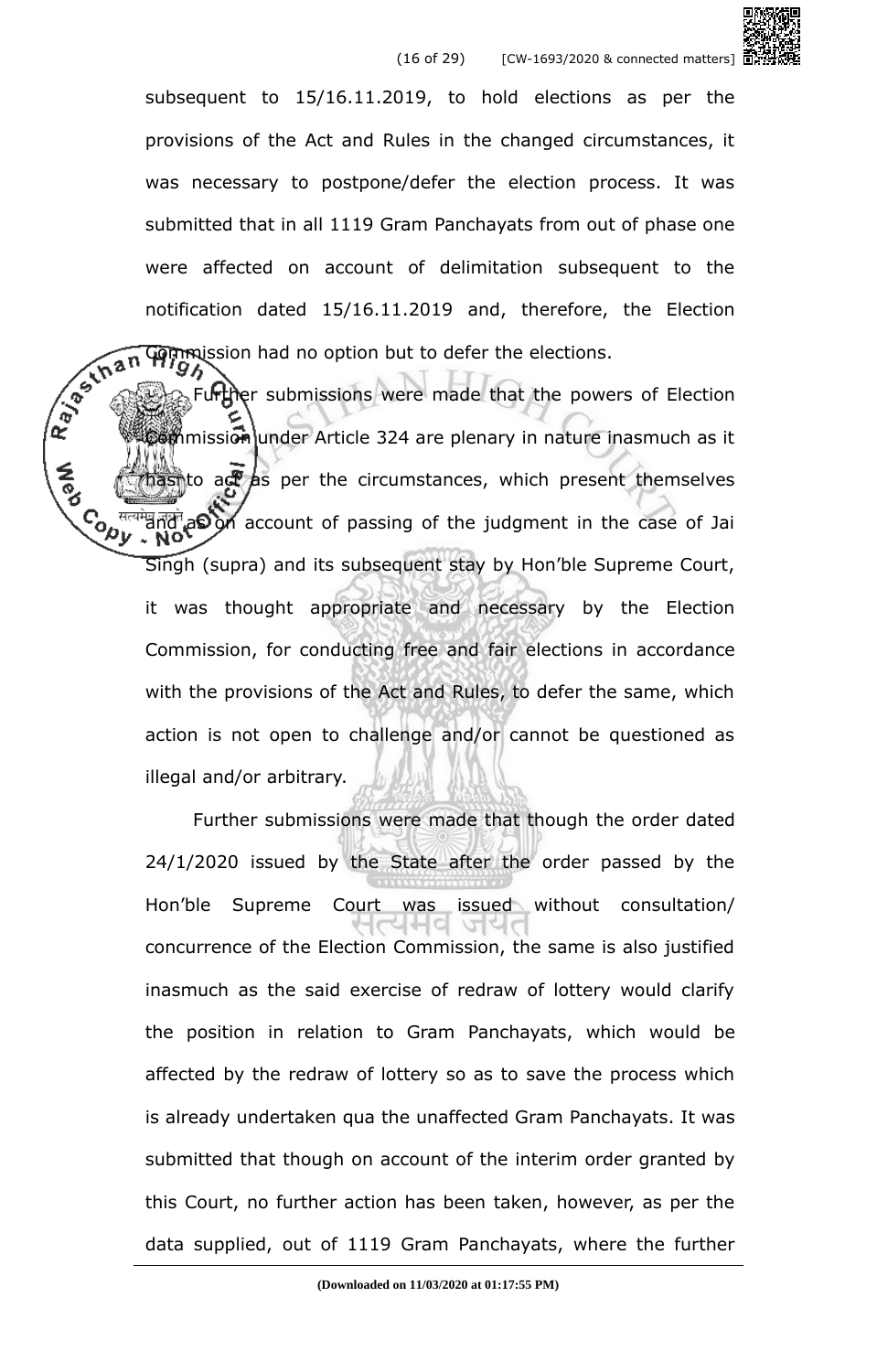

process was deferred, after redraw of lottery, 741 Gram Pachayats are unaffected and 378 Gram Panchayats are affected, based on which, the required steps have been taken for finalization of the voter list etc.

It was submitted that the plea regarding initiation of process for redrawing of lottery without there being any order to cancel Ray of that the ongoing process being illegal has no basis, it was submitted hat the exercise was permitted to be undertaken to ensure that entire exercise is not redone in case of Gram Panchayats **SPS** thich remain unchanged/unaffected by delimitation pursuant to  $\mathcal{L}_{\mathbf{a}_{1}}$  and the notifications issued after 15/16.11.2019. It was submitted that the challenge laid to the action of the Election Commission and the drawing of lottery pursuant to the order dated 24/1/2020 without cancelling the ongoing process has no substance and the petitions deserve to be dismissed.

> Qua the case of Smt. Varju (C.W.No.1694/2020) it was submitted that though the petitioner was the only candidate, who had filed her nomination form and her nomination form was found valid, the same does not create any right in her favour inasmuch as no declaration had taken place pertaining to her election. It was submitted that merely because the petitioner, in case the process had proceeded further, would have been declared elected unopposed cannot be a reason to question the action of the Election Commission, which was not targeted at an individual case/petitioner.

> Reliance has been placed on *Election Commission of India vs. State of Haryana : AIR 1984 SC 1406* and *Man Singh vs. State of Rajasthan & Ors.: 1995 (2) WLC 17*.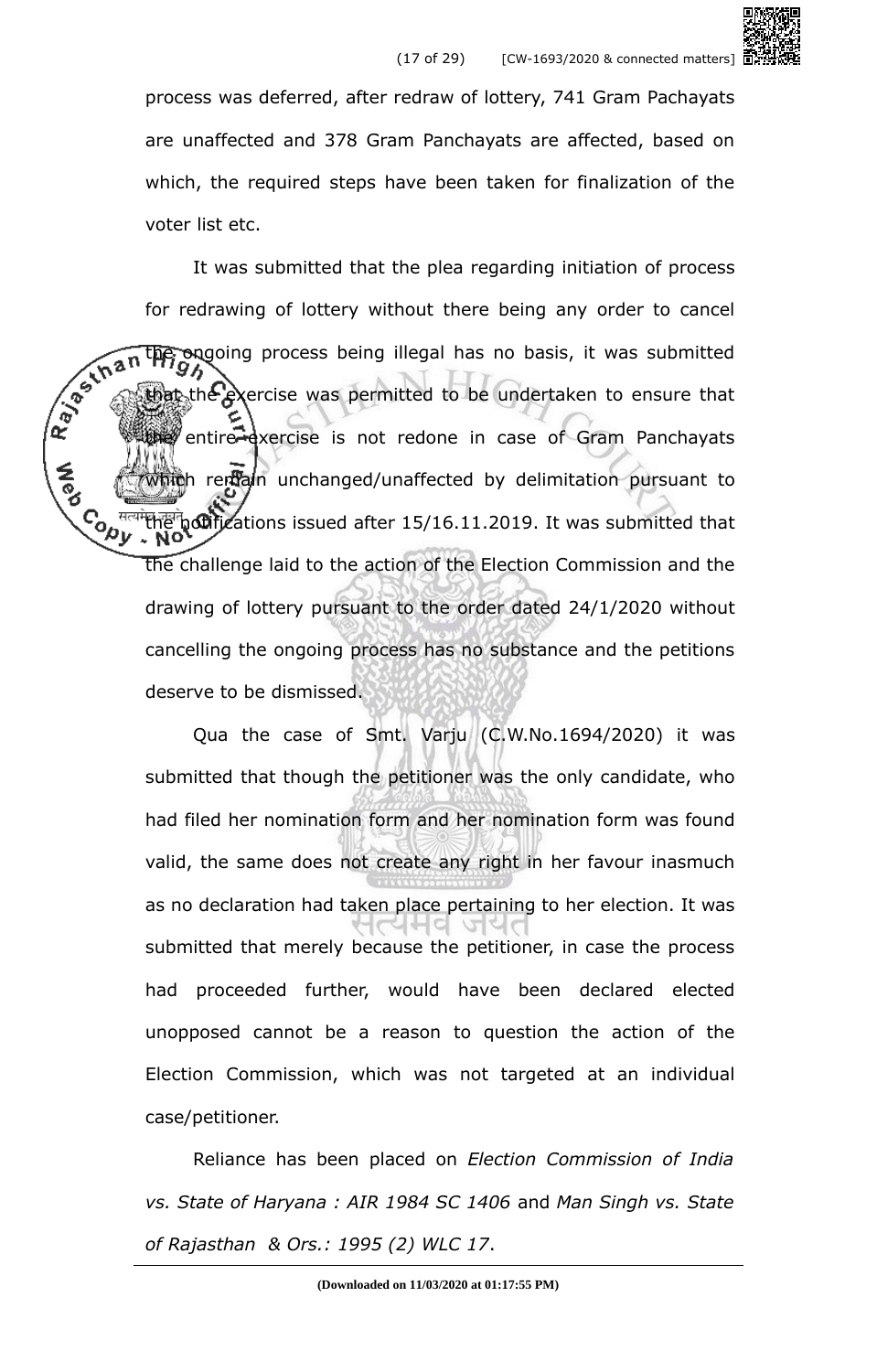Leaned counsel for the State made submissions that once the election process came to be deferred by the Election Commission and the Hon'ble Supreme Court by its order dated 24/1/2020 permitted holding of elections in accordance with the notification dated 15/16.11.2019 and also subsequent notifications, the draw of lottery was a natural consequence R. Januar inasmuch as if the elections were to be held based on all the notifications, the same would result in variations of the boundaries warious Gram Panchayats and formation of fresh wards and onsequently change in status of reservation on account of **Copy** ulation of SC/ST electoral, which was inevitable.

> Submissions were made that in each and every case, draw of lottery has been in accordance with the provisions of Section 16 of the Act and Rule 7 of the Rules and the entire challenge laid by the petitioners in this regard has no substance.

> Learned counsel painstakingly and meticulously took the Court through all the cases where redetermination took place and pointed out that on account of change in population of SC electors in the concerned Gram Panchayat, based on subsequent notifications and applying the provisions of Rule 7 of the Rules, resulted in requirement of redraw of lottery, which was accordingly done and no fault can be found in this regard. Even in cases where specific objections were raised, the same have been addressed by way of response given in all the petitions essentially pointing out the same single thread i.e. change happening on account of the population of SC electors in particular Gram Panchayat which got reserved for SC candidates and requiring redraw of lottery. It was submitted that only on account of interjection by the Division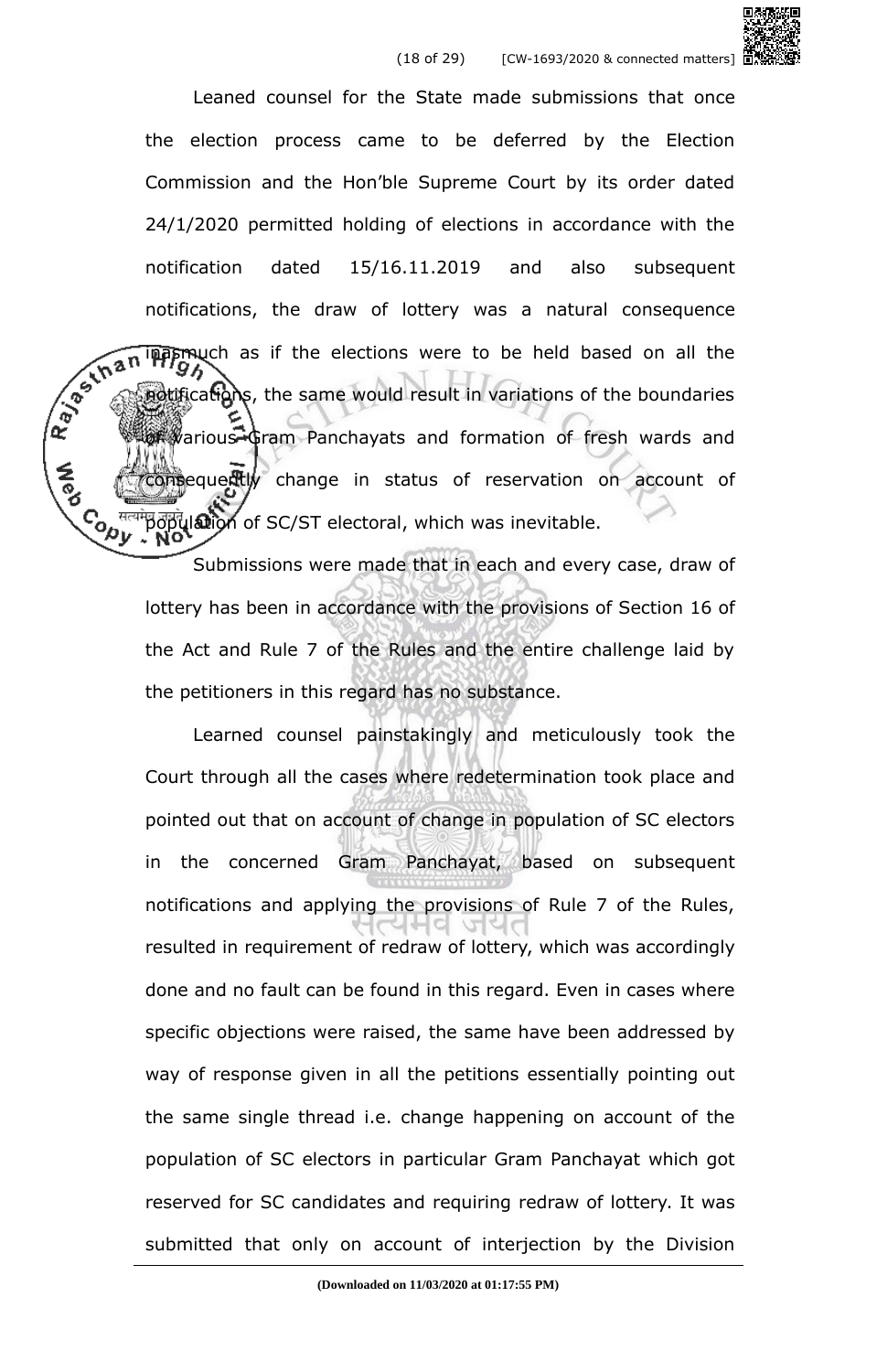

In relation to specific objection raised in the case of Ashok Kumar (S.B.C.W.No. 1756/2020) in relation to Panchayat Samiti,<br> **Kumar Hilippe in Final Panchayat Samiti**, Dechu, submissions were made<br> **An Hilippe incomplete documents have been place in the complete documents have been** Lohawat and Panchayat Samiti, Dechu, submissions were made incomplete documents have been placed on record, the covering letter thereof gives the discretion to the SDO to act in accordance with the provisions of Act and Rules and the chart Contract essentially was for guidance and, therefore, the plea raised in this regard also has no substance.

> It was prayed that the petitions have no substance, the same deserves to be dismissed.

> I have considered the submissions made by learned counsel for the parties and have perused the material available on record.

> The facts are not in dispute, wherein, pursuant to the provisions of the Act, delimitation exercise was completed by the State on 15/16.11.2019 and by way of subsequent notifications issued on 23.11.2019, 1/2.12.2019 and 12/12/2019. However, the notifications issued subsequent to 15/16/.11.2019 were quashed by the Division Bench in the case of Jai Singh (supra), the Division Bench *inter alia* directed as under:-

"71.In view of the aforesaid observations, while dismissing all the issues pertaining to non-consideration of representations/non-consideration of recommendations/ changes made in recommendations/changes made by the Sub Committee/changes not considered by the Sub Committee/not considered in the proposals/not considered by the District Collectors are held to be not maintainable, as this Court draws a strict line while adhering to the precedent laws of State of U.P. &Ors. Vs. Pradhan Sangh Kshettra Samiti & Ors. (supra) and Bhupendra Pratap Singh Rathore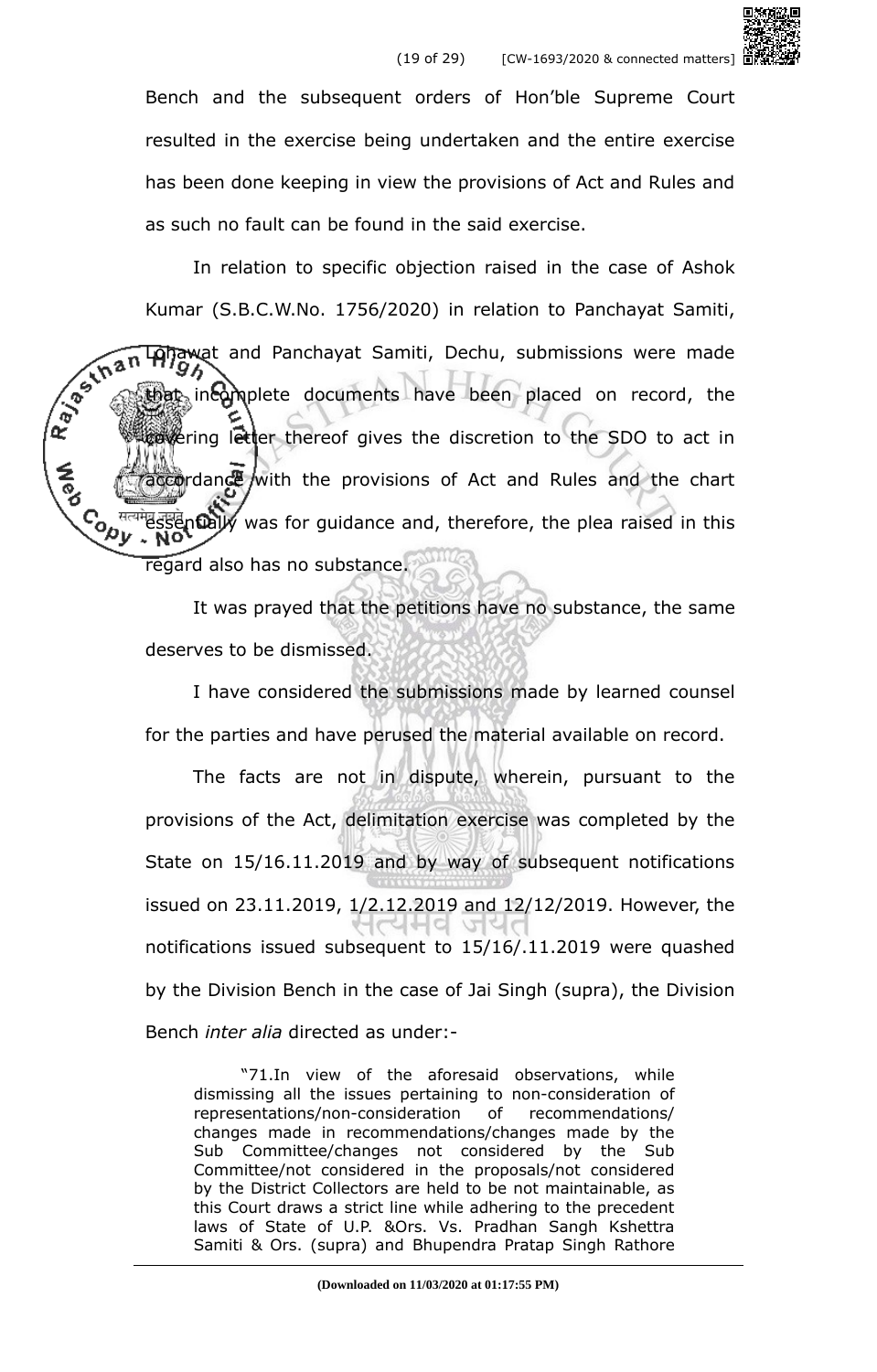Vs. State of Rajasthan &Ors. (supra). This Court is conscious that it cannot cross the golden line, which reflects the mandate of the Constitution of India itself, as laid down under Article 243-O. Thus, the petitions are dismissed as far as the pre-proceedings to the notification dated15/16.11.2019 are concerned. However, at the same time, this Court is of the considered opinion that such golden line prescribed by the Constitution of India read with Section 101 of the Act of1994 cannot be crossed by the State as it will amount to abuse of process of law, as the delimitation exercise cannot be an ever continuing exercise, and the same has to be completed in one procedure, spanning between the initial notice which in this case was dated 12.06.2019 to the final notification which was15/16.11.2019 and has to be brought to an end then and there. It cannot be an ever continuing exercise, as it shall jeopardize the sanctity of the mandate of the Constitution, and thus, all the notifications subsequent to the notification dated 15/16.11.2019, pertaining to the issue in question, stand quashed and set aside, except for the notifications which are purely rectifying the typographical errors."

R. Payman

Based on the status, which emerged after the judgment Content and the seals of the search of the search of the search of the clection process was started by the detect 13/12/2019, the election process was started by the Not Election Commission by issuing notification dated 26/12/2019 providing for elections in three phases, whereafter, on 4/1/2020 fourth phase of election was announced. The first phase started on 8/1/2020 for 4563 Gram Panchayats, which included 1119 Gram Panchayats, which ultimately came to be affected.

The order dated 13/12/2019 passed by the Division Bench in the case of Jai Singh (supra) was challenged by the State by filing Special Leave Petition, wherein, the following order was passed on 나너님의 여러니 8/1/2020:

"Permission to file SLPs is granted. Issue notice. Until further orders, the operation of the impugned judgment and final order dated 13.12.2019 passed by the High Court of Judicature, Rajasthan at Jodhpur shall remain stayed."

A perusal of the order would indicate that the operation of the judgment dated 13/12/2019 was stayed, resulting in the notifications issued subsequent to the 15/16.11.2019, apparently,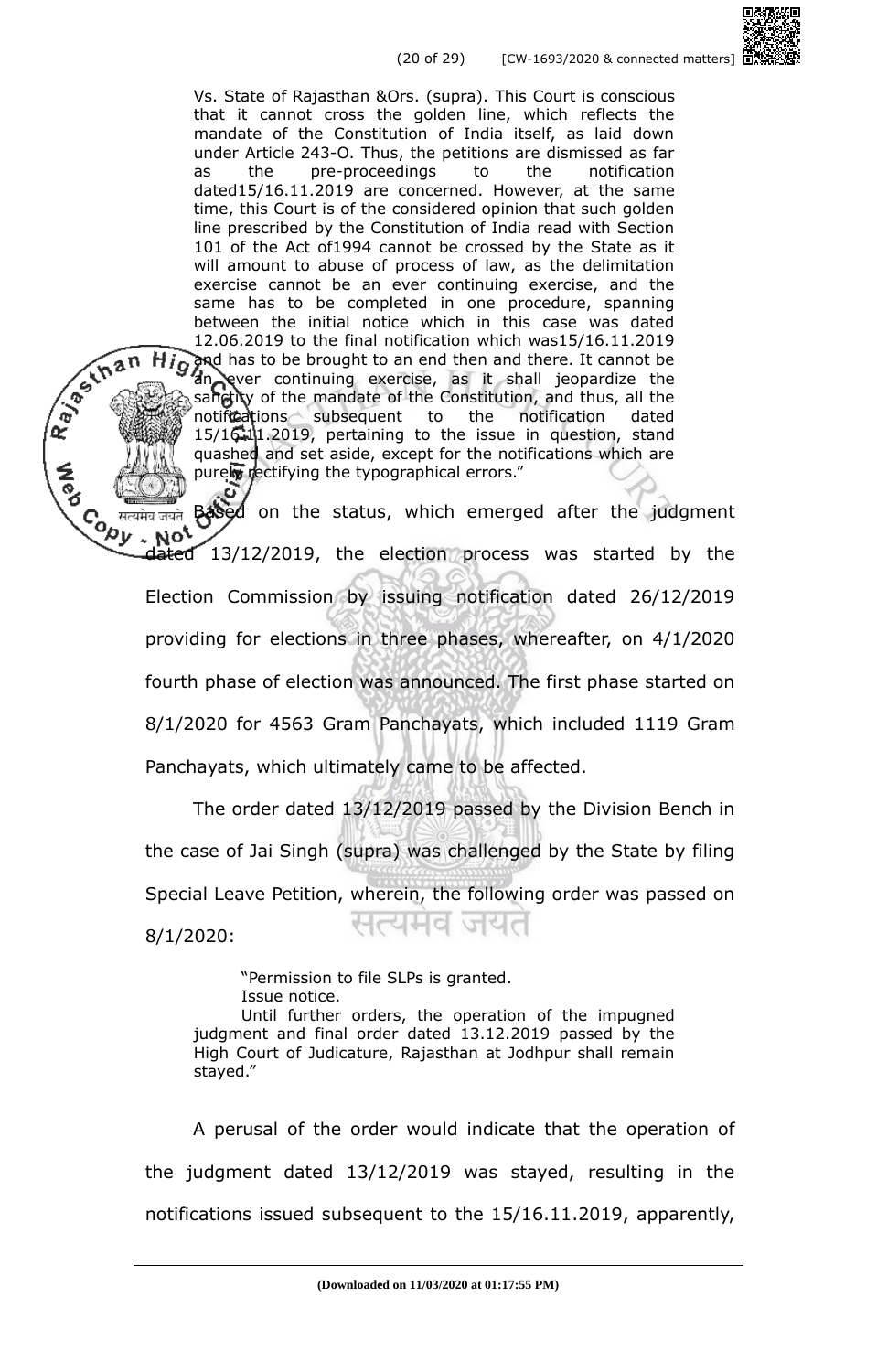

affected 1119 Gram Panchayats.<br>
The action of the Election of the Section of the Election of the Election of the Election of the Election of the Election of the Election of the Election of the Election of the Election of t  $\overrightarrow{H_{12}}$ , the action of the Election Commission, in the circumstances the case, which apparently were extraordinary, cannot be said to be arbitrary and/or illegal inasmuch as the said action did not **A**<br>Po on account of any decision taken by the Election  $\mathcal{C}_{\mathbf{a},\mathbf{b}}$  and  $\mathcal{C}_{\mathbf{b},\mathbf{b}}$  and  $\mathcal{C}_{\mathbf{b},\mathbf{b}}$  and  $\mathcal{C}_{\mathbf{b},\mathbf{b}}$  and  $\mathcal{C}_{\mathbf{b},\mathbf{b}}$  and  $\mathcal{C}_{\mathbf{b},\mathbf{b}}$ prospect of the elections in large number of Gram Panchayats getting vitiated and a wholly unforeseen circumstance of process having been completed and, thereafter, the foundational notification pertaining to delimitation getting effected and vitiating the elections, the action of deferring the election was apparently a prudent decision, which could have been taken by the Election Commission, as has been proved by way of subsequent orders passed by the Hon'ble Supreme Court.

The Hon'ble Supreme Court on 24/1/2020 directed as under:

"For the reasons, interlocutory application for impleadment being I.A.No.12824 of 2020, is allowed and the applicant is impleaded as party respondent.

We have heard learned Senior Counsel appearing for the parties and perused the interlocutory application being I.A. No. 10689 of 2020, for directions filed by the petitioners-State.

Mr. K.V.Vishwanathan, learned Senior Counsel appearing for the newly added respondent -State Election Commission, states that the elections will be in accordance with the notifications dated 15/16.11.2019, 23.11.2019, 01/02.12.2019 and 12.12.2019. He further states that the elections will be held according to law in the second half of April, 2020.

Order accordingly."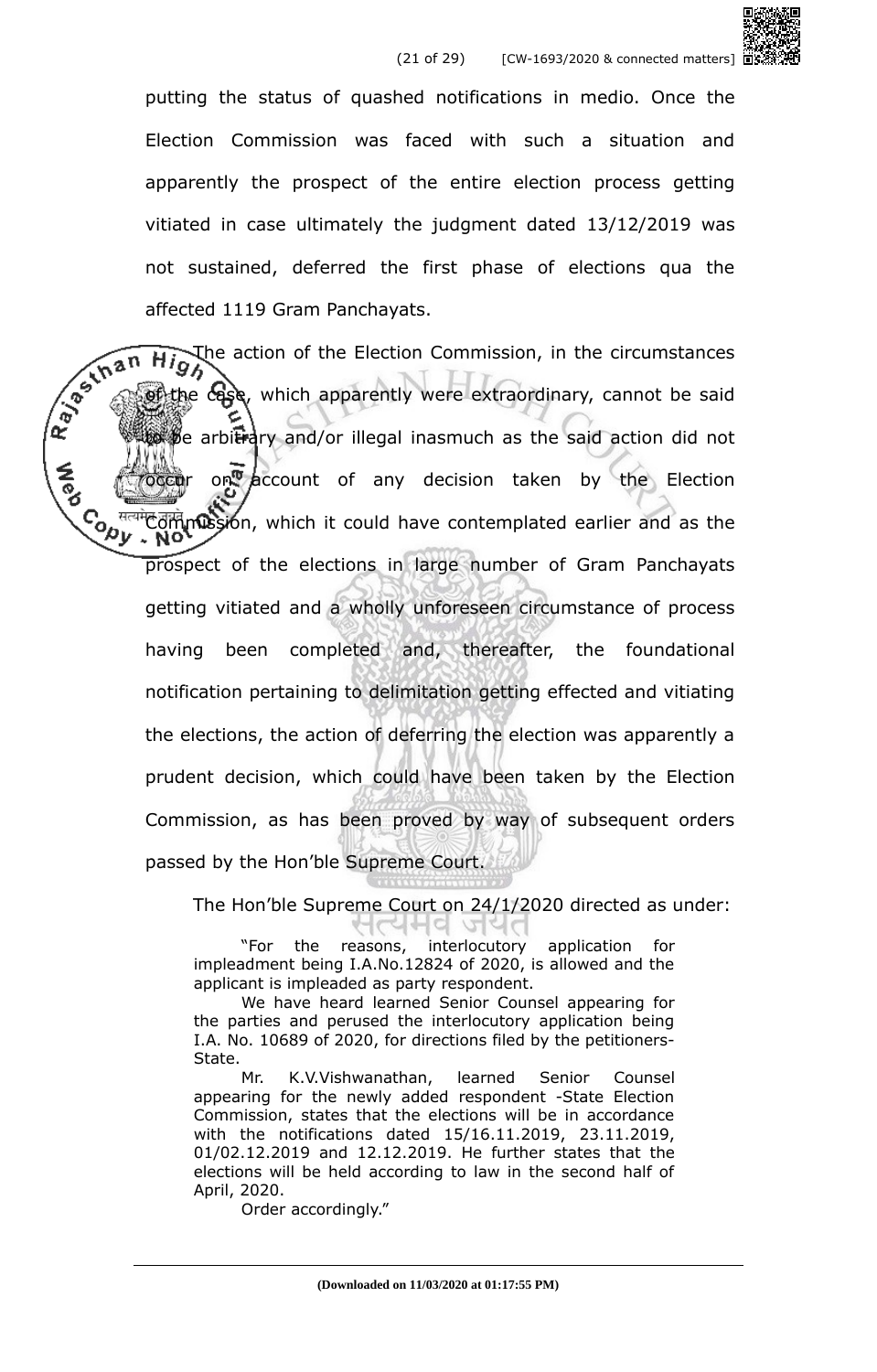

The order dated 24/1/2020 was followed by order dated

4/2/2020, wherein, while disposing of the Special Leave Petition, it

was further directed as under:

 $Hig$ 

"Learned counsel for the Election Commission reiterates that the elections will be held as per order dated 24.01.2020 in accordance with law.

Interim orders dated 08.01.2020 and 24.01.2020 are hereby confirmed.

The special leave petition is disposed of in terms of the above order.

All applications stand disposed of accordingly."

Rayoum The resultant position which emerged from the orders passed Hon'ble Supreme Court on 8/1/2020, 24/1/2020 and 4/2/2020 t the notifications issued subsequent to the notification dated Co सत्यमेव जयत OZ<br>Vy -15/95/11.2019, which were quashed by the Division Bench in the case of Jai Singh (supra) stood restructured and as the Hon'ble Supreme Court ordered for holding elections in accordance with the notifications, in case the exercise had not been deferred pursuant to the order dated 8/1/2019 passed by the Hon'ble Supreme Court, the same would have resulted in complication of unimaginable proportions, whereby, the candidates who would have got elected, if the election process was to run its full length, their elections would have stood vitiated for lack of holding the elections based on incomplete delimitation.

> The action of the Election Commission is not being examined based on the events subsequent to passing of the order i.e. in retrospect/by hindsight only as even on 9/1/2020 in view of interim order passed by the Hon'ble Supreme Court there was enough justification for the Election Commission in staying the further process qua the affected Gram Panchayats.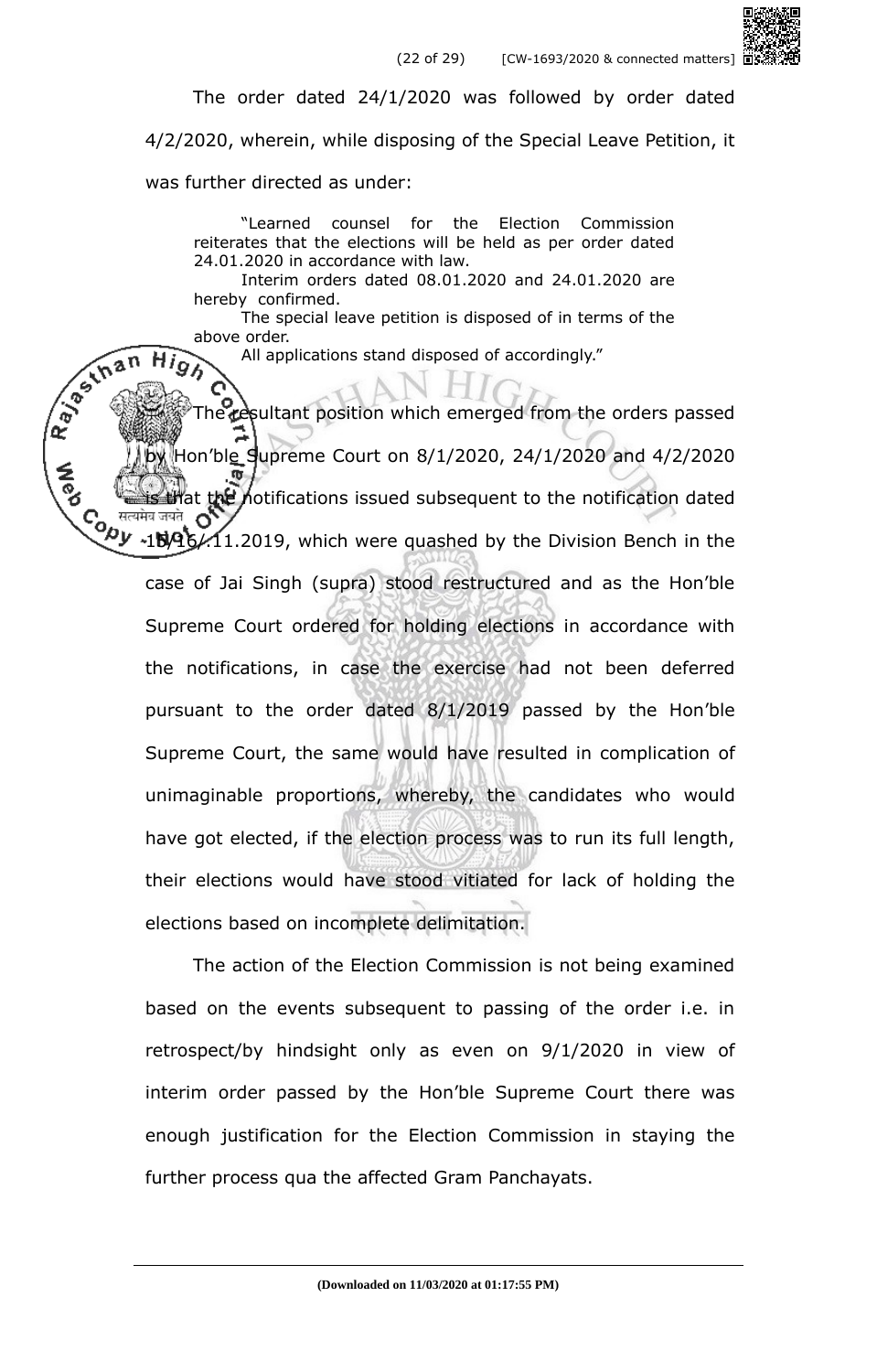So far as the judgments cited by learned counsel for the petitioners are concerned, in the case of West Bengal Election Commission (supra), when the interference was made by the Calcutta High Court after the large number of candidates were elected unopposed, at the instance of the State Election Commission, it was held by Supreme Court that the process once<br>  $\frac{1}{2}$ <br>  $\frac{1}{2}$ <br>  $\frac{1}{2}$ <br>  $\frac{1}{2}$ <br>  $\frac{1}{2}$ <br>  $\frac{1}{2}$ <br>  $\frac{1}{2}$ <br>  $\frac{1}{2}$ <br>  $\frac{1}{2}$ <br>  $\frac{1}{2}$ <br>  $\frac{1}{2}$ <br>  $\frac{1}{2}$ <br>  $\frac{1}{2}$ <br>  $\frac{1}{2}$ <br>  $\frac$ **completed could only be quashed as per the procedure. However,** the judgment did not deal with the powers of Election Commission to appropriate measures based on the extra ordinary ituation, Which was presented in the present case.

 $C_{\lambda}$ <sup>Herma state of Sudhir and  $\lambda$  reliance placed on the judgment in the case of Sudhir</sup> Laxman Hendre (supra) of Bombay High Court pertained to ordering for a re-poll at a polling station laying down that the powers of the Election Commission are confined to what has been provided under the Act and the Rules, which apparently has no application to the facts of the present cases, as the situation created out of the orders passed by the courts, reaction thereto/action pursuant to the said orders, cannot be provided by a statute, as such the judgment has no application.

The Hon'ble Supreme Court in the case of Election जयत Commission of India (supra) cited by learned counsel for the Election Commission dealt with the powers of the Election Commission under Article 324 and *inter alia* laid down as under:

"We must add that it would be open to the Chief Election Commissioner, as held in Mohd. Yunus v. Shiv Kumar Shastri, (1974) 3 SCR 738, 743-744. (AIR 1974 SC 1218 at pp.1221-1222) to review his decision as to the expediency of holding the poll on the notified date. In fact, not only would it be open to him to reconsider his decision to hold the poll as notified, it is plainly his duty and obligation to keep the situation under constant scrutiny so as to adjust the decision to the realities of the situation. All the facts and circumstances, past and present, which bear upon the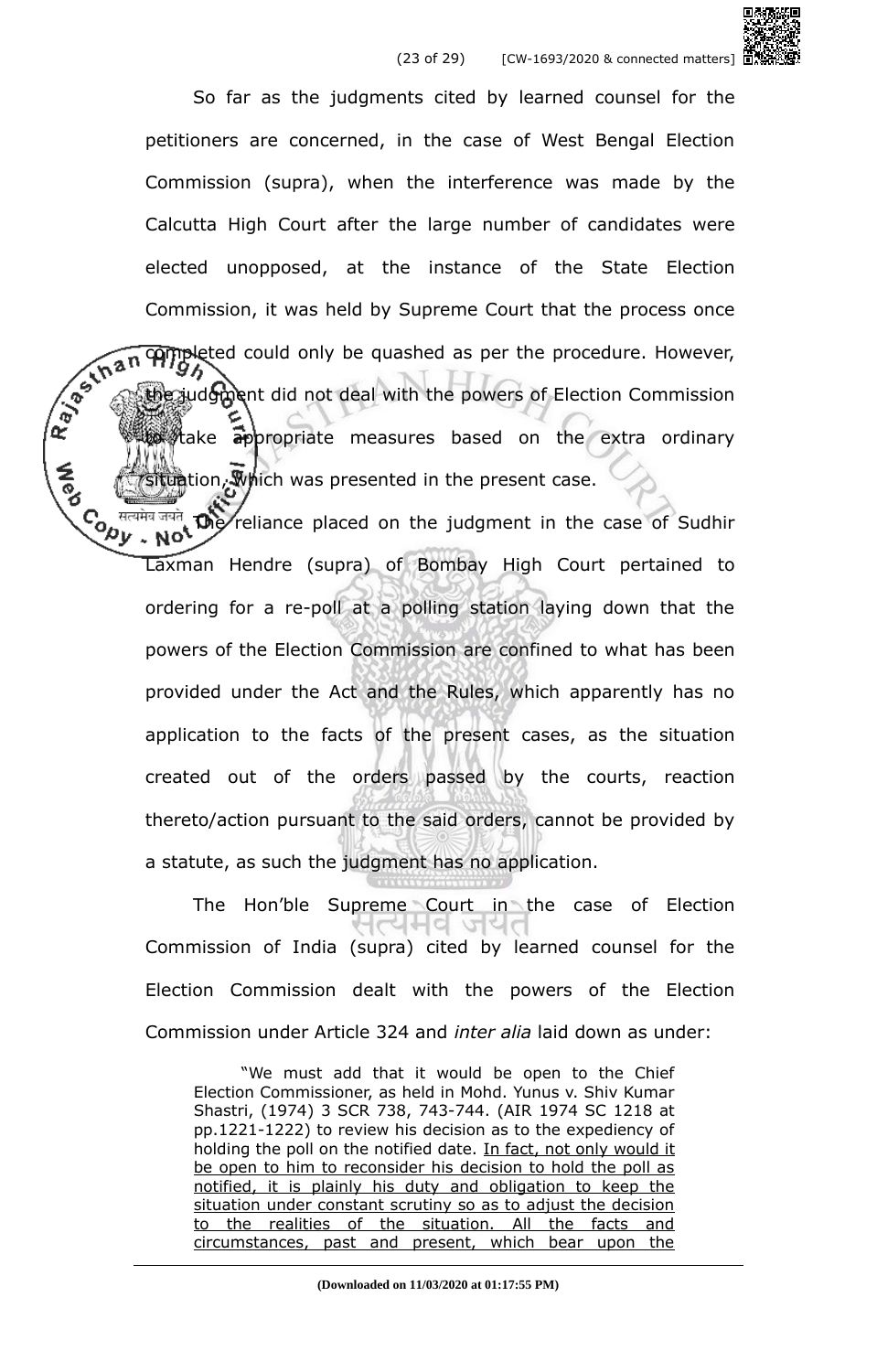question of the advisability of holding the poll on the notified date have to be taken into account and kept under vigil. That is a continuing process which can only cease after the poll is held. Until then, the Election Commission has the focus, for good reasons, to alter its decision. The law and order situation in the State, or in any part of it, or in a neighbouring State, is a consideration of vital importance for deciding the question of expediency or possibility of holding an election at any particular point of time. We are confident that the Chief Election Commissioner, who is vested with important duties and obligations by the Constitution, will discharge those duties and obligations with a high sense of responsibility, worthy of the high office which he holds. If he considers it necessary, he should hold further discussions with the Chief Election Officer of Haryana and consult, once again, leaders of the various political parties on the question whether it is feasible to hold the poll on the due date. One as important issue such as the holding of an election, which is of  $\alpha$  and immediate concern of the entire political community, there can be no question of any public official standing on prestige, an apprehension which was faintly projected in the State's arguments. A sense of realism, objectivity and nonalignment must inform the decision of the Not Election Commission on that issue."

R. P. Inan

Contraction

**SPS** 

(Emphasis supplied)

The principles laid down in the above decision, squarely govern the cases in hand, wherein, the Election Commission has been held to have power to adjust the decision to the realities of the situation in relation to holding of the polls. In view thereof, insofar as the decision of Election Commission in deferring the poll/further process qua the 1119 Gram Panchayats is concerned, the same cannot be faulted.

The subsequent decision of the State dated 24/1/2020 পেল্প অপ ordering for redraw of lottery qua the affected Gram Panchayats was also forced on account of interim order granted by Hon'ble Supreme Court on 8/1/2020 and order dated 24/1/2020. The action of the Election Commission in deferring the election on 9/1/2020 and the order dated 24/1/2020 passed by the Hon'ble Supreme Court (supra) permitting/ordering the Election Commission to hold elections in accordance with the notification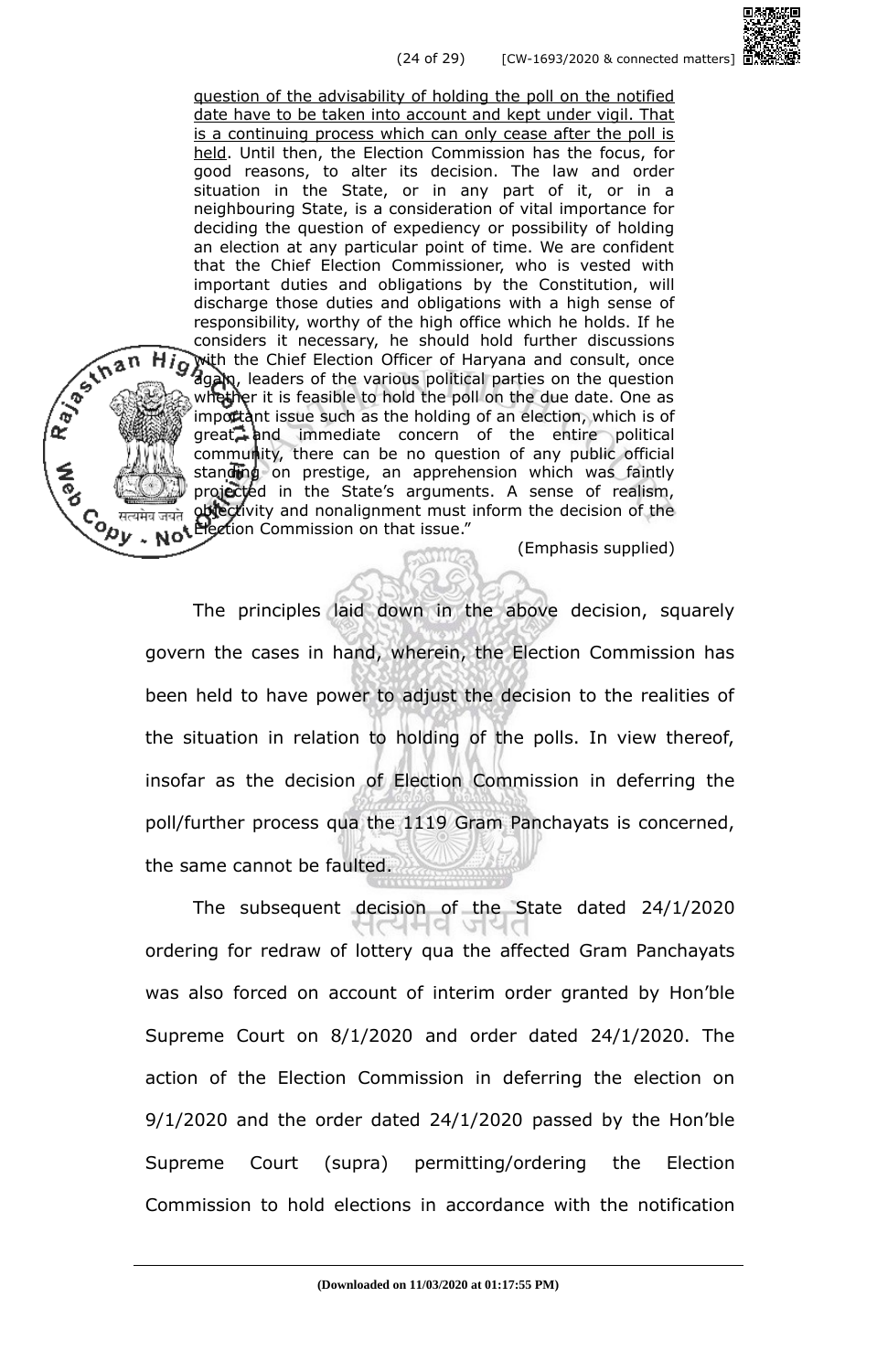dated 15/16.11.2019 and all subsequent notifications, which action also cannot be faulted.

So far as the plea regarding illegality of the action on account of the fact that as already the process pursuant to the notification issued by the Election Commission dated 26/12/2019 was on, the exercise could not have been undertaken, may prima facie appears to have substance, in view of the extra ordinary Rays in circumstances which have been presented on account of various orders passed by Hon'ble Supreme Court, whereby, operation of judgment dated 13/12/2019 was stayed and, thereafter, **Cody** permission was granted/order was passed on a submission made by Election Commission that it would conduct the elections based on the notification dated 15/16.11.2019 and all subsequent notification, the entire paradigm changed. With the passing of the said order dated 24/1/2020 essentially the clock was put back/status quo ante restored by Hon'ble Supreme Court to a situation prior to the date when the lotteries were drawn based on the delimitation, which was available on account of passing of the order dated 13/12/2019 by the Division Bench in the case of Jai Singh (supra). As status quo ante stood restored from before the draw of lotteries, the natural consequence thereof was to restart the process from the said stage based on the delimitation taking into consideration all the notifications and in those circumstances, it cannot be said that as the process pursuant to the notification dated 26/12/2019 had not been cancelled by the Election Commission the lotteries could not have been drawn has any substance.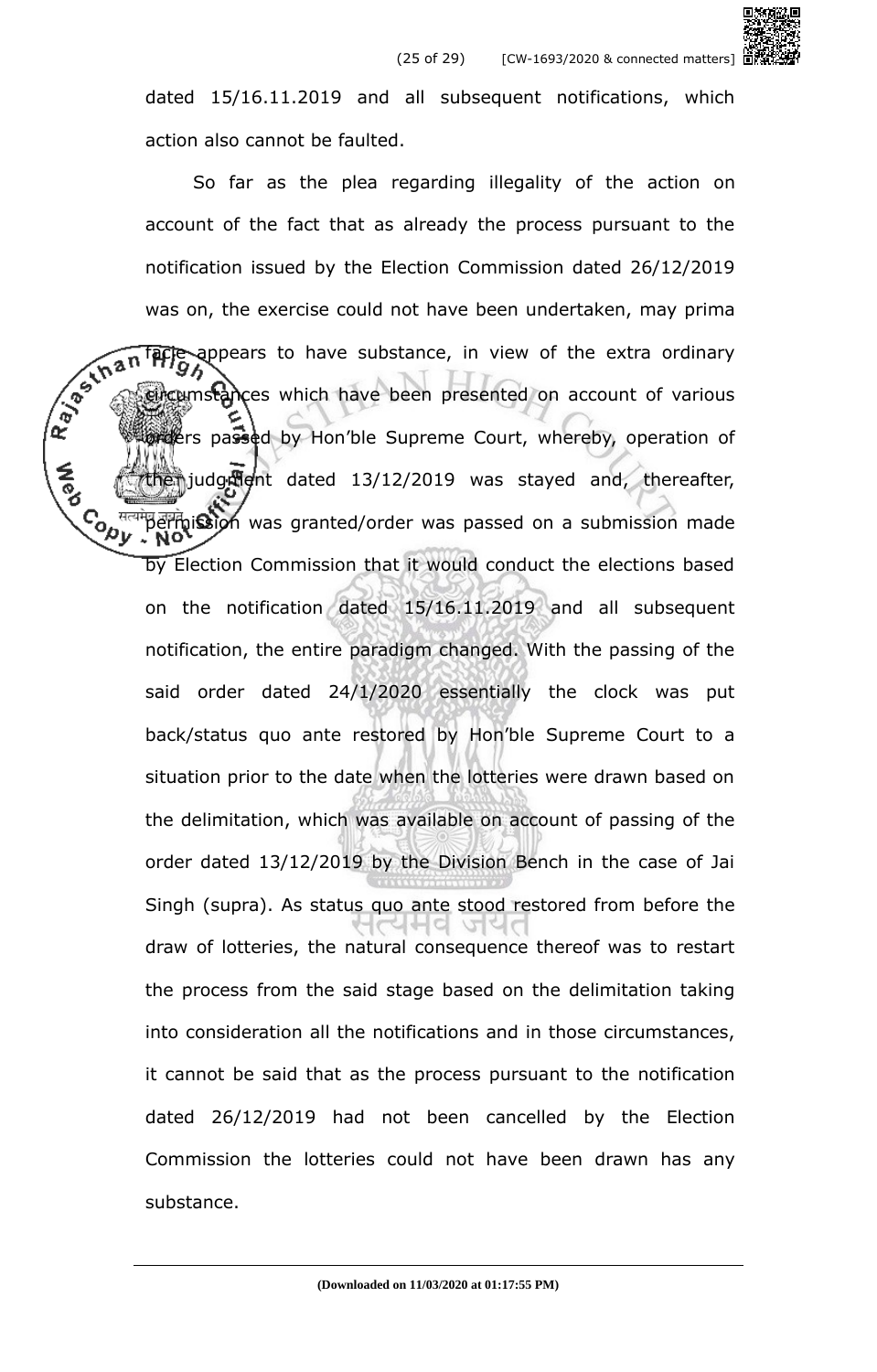The submissions made on behalf of the Election Commission that it did not cancel the election process pursuant to passing of the order dated 24/1/2020 by Hon'ble Supreme Court as from the result of redrawing the lotteries it wanted to determine as to how many Gram Panchayats would be affected by the exercise/redraw of the lottery based on the notifications pursuant to the orders<br>  $\frac{1}{2}$ <br>  $\frac{1}{2}$ <br>  $\frac{1}{2}$ <br>  $\frac{1}{2}$ <br>  $\frac{1}{2}$ <br>  $\frac{1}{2}$ <br>  $\frac{1}{2}$ <br>  $\frac{1}{2}$ <br>  $\frac{1}{2}$ <br>  $\frac{1}{2}$ <br>  $\frac{1}{2}$ <br>  $\frac{1}{2}$ <br>  $\frac{1}{2}$ <br>  $\frac{1}{2}$ <br> passed by Hon'ble Supreme Court so as to cause minimum of disturbance in this regard/save time and expense involved and based on the result which has been received, the requisite iction would be taken to implement the orders passed by the **Cody** be Supreme court also appears to be justified in the circumstances which have been presented and the fact that now ultimately it is found that out of 1119 Gram Panchayats about 378 Gram Panchayats only would be affected, post facto action/inaction on part of the Election Commission in not cancelling the elections also appears to be justified and cannot be faulted.

> Coming to the various challenges laid in the petitions to drawing of lottery/their justification on the grounds raised in the petition, the common thread by which the same have been dealt with by the State by filing reply in most of the matters is that the percentage of population of SC/ST in various Gram Panchayats got affected on account of notification issued subsequent to 15/16.11.2019, which resulted in variation in Gram Panchayat reserved for SC and the Gram Panchayat which was earlier reserved, getting dereserved and available for further reservation under the category pertaining to OBC and/or General (Women) it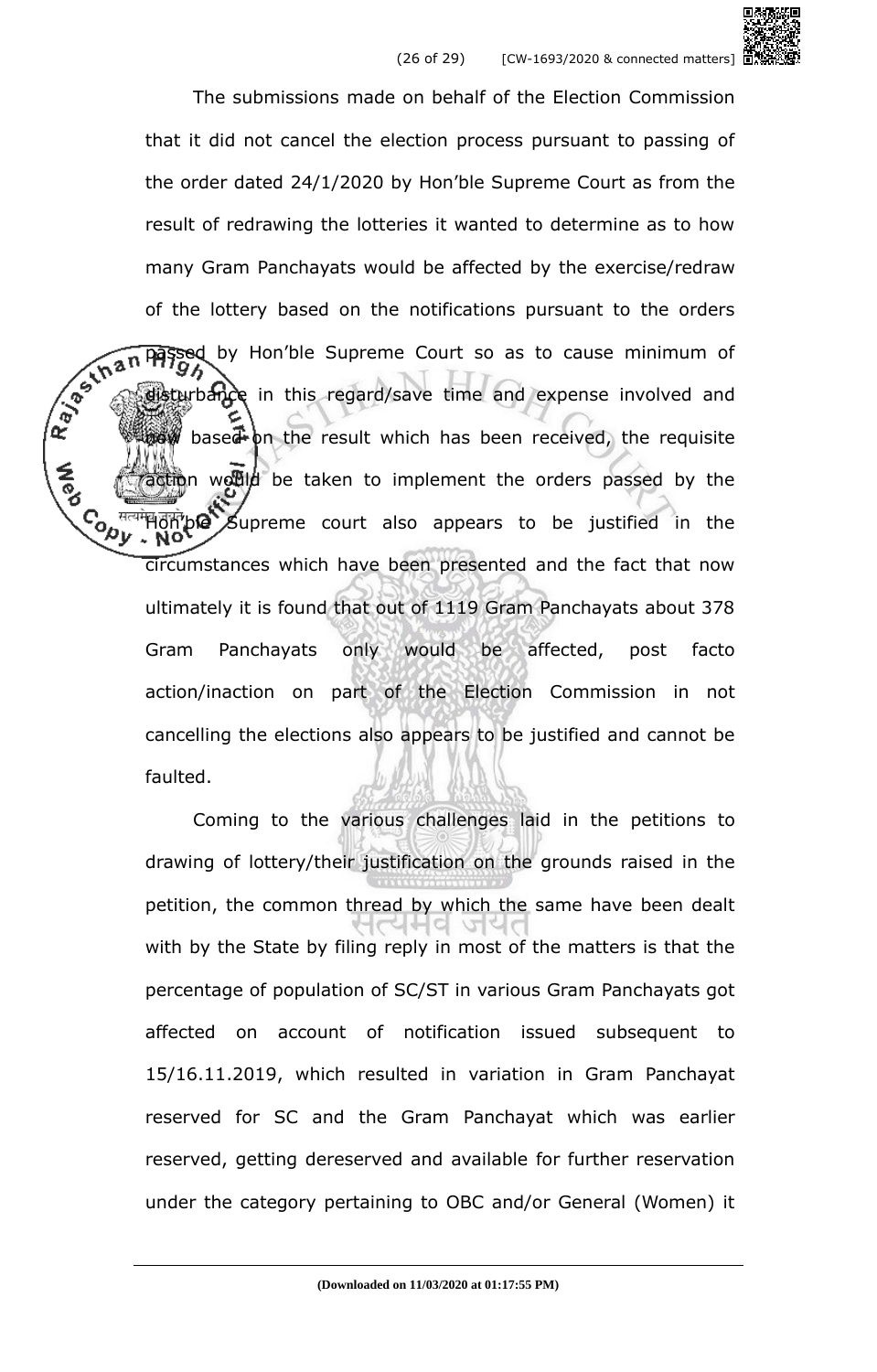was necessary to undertake exercise for redrawing the lotteries for all the Gram Panchayats.

The actuated action of the State is apparently in consonance with the provisions of Section 16 of the Act, 1994, which provides for reservation of the office of Chairpersons and Rule 7 of the Rules, 1994, which provides for procedure for reservation. The  $\sqrt{2\pi n}$  respondents have filed replies in most of the petitions, indicating  $\sqrt{2\pi}$ **respondents** have filed replies in most of the petitions, indicating  $\mathcal{G}\mathcal{H}$ gereasons for change and/or the requirement to redraw the ottery and has also produced a case wise synopsis for perusal of Court, which material clearly indicates that the respondents **Control Gollowed** the statutory provisions while redrawing the Totteries.

> Learned counsel for the petitioners though made attempts to question the validity, have failed to point out any perversity in the said decisions.

> The specific plea raised pertaining to Panchayat Samiti, Lohawat and Panchayat Samiti, Dechu by learned counsel for the petitioner in the case of Ashok Kumar (C.W.No. 1756/2020) is also apparently baseless inasmuch as guidance was given by the State and it was left to the SDO to take the final decision with regard to redraw of the lottery and, therefore, it cannot be said that any pick and chose policy was adopted and/or the provisions were violated.

> Coming to the case of Smt. Varju (C.W.No.1694/2020), wherein, it is claimed based on the provision of Rule 29 of the Rules, 1994 that on completion of scrutiny of nomination form and once it was found that the petitioner was the only candidate and her nomination was found to be valid, the consequence was that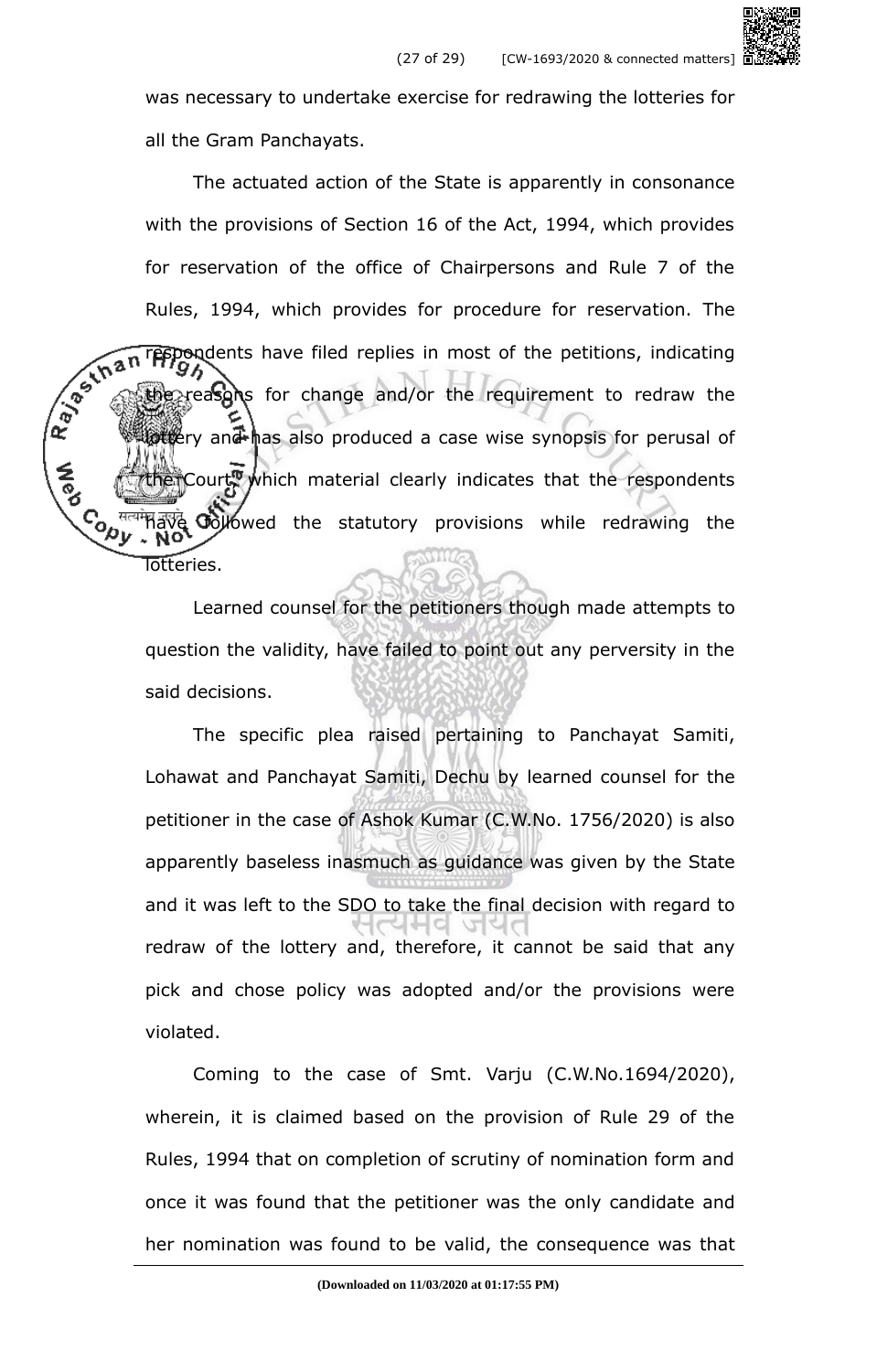

"Rule 29.Subsequent procedure to be observed by Returning Officer.-

 $(1)$ (2) If there is only one candidate in a ward and his nomination has been accepted the Returning Officer shall clare him to be duly elected."

From the Returning Officer about the candidate having been duly (emphasis supplied) The provision of Rule 29(2) above requires a declaration deand the mere fact that she was the only candidate in the **Copy** ard and her nomination has been accepted by the Returning Officer is not sufficient for her to claim herself as elected. Admittedly, no declaration has been issued and as the Election Commission had already ordered for stay of further process, no declaration could have been granted by the Returning Officer and in those circumstances as the process stood deferred prior to declaration having been given to the petitioner, nothing turn on the fact of her being the only candidate with valid nomination and her case would also be governed by the situation which emerged on account of passing of various orders by Hon'ble Supreme Court.

> In view of the above discussion, it is apparent that after the notifications issued subsequent to 15/16.11.2019 were quashed by the Division Bench in the case of Jai Singh (supra), the process was started by the State and Election Commission for holding elections for Panchayat Raj Institution, however, on account of interim orders dated 8/1/2020 and 24/1/2020 and final order